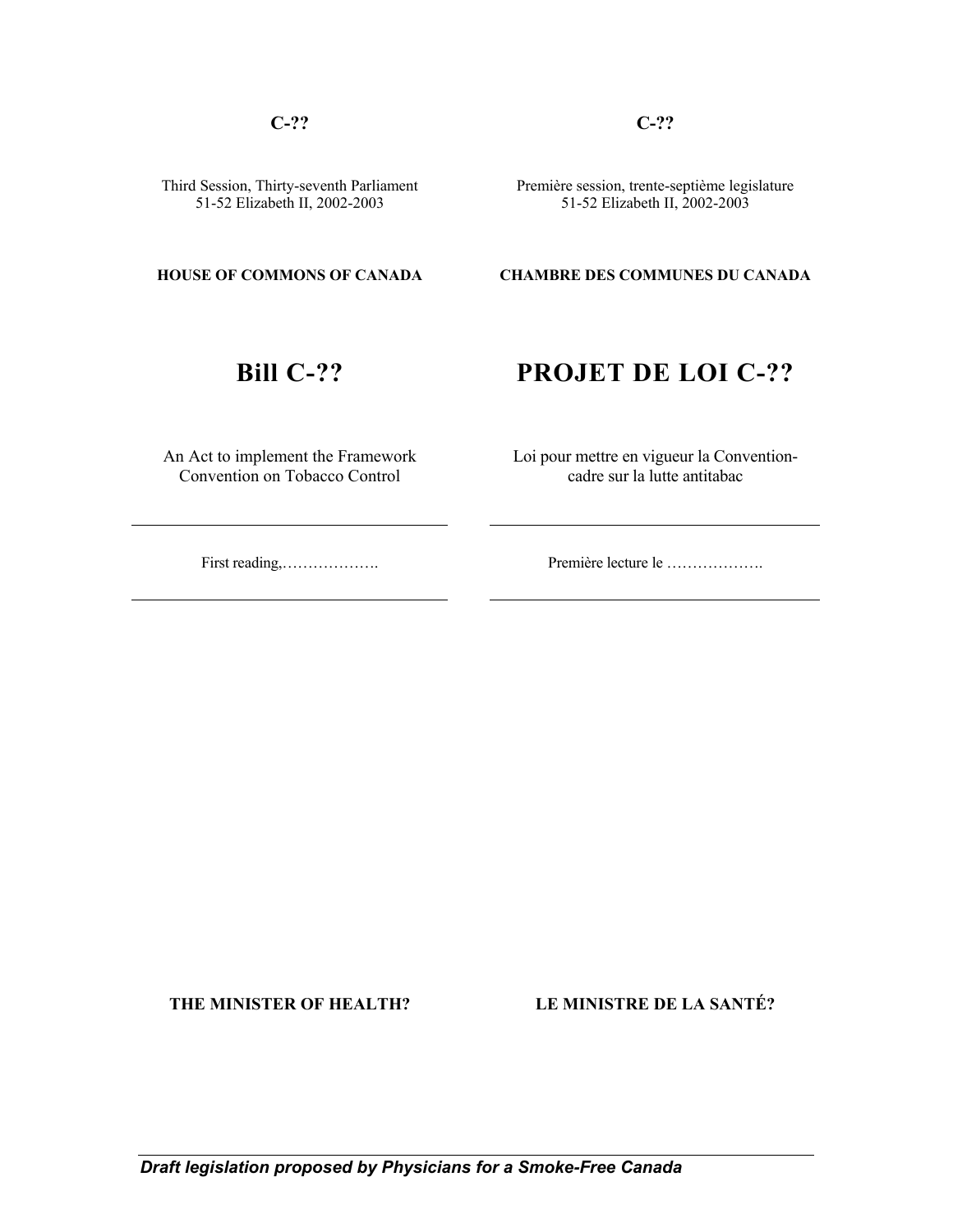# *An Act to Implement the Framework Convention on Tobacco Control*

|                                          |                                          | An Act respecting Canada's obligations under the Framework<br><b>Convention on Tobacco Control</b>                                                                                               |
|------------------------------------------|------------------------------------------|--------------------------------------------------------------------------------------------------------------------------------------------------------------------------------------------------|
| <b>FCTC Obligation</b>                   |                                          | Her Majesty, by and with the advice and consent of the Senate<br>and House of Commons of Canada, enacts as follows:                                                                              |
|                                          | Short title                              | SHORT TITLE                                                                                                                                                                                      |
|                                          |                                          | 1. This Act may be cited as the Act to Implement the Framework Convention on<br>Tobacco Control.                                                                                                 |
|                                          | Interpretation                           | <b>INTERPRETATION</b>                                                                                                                                                                            |
|                                          |                                          | 2. The following definitions apply in this Act                                                                                                                                                   |
|                                          |                                          | (to be developed)                                                                                                                                                                                |
|                                          | Purpose                                  | PURPOSE OF ACT                                                                                                                                                                                   |
|                                          |                                          | 3. The purpose of this Act is to fulfill Canada's obligations under the Framework<br>Convention on Tobacco Control and its protocols.                                                            |
| Binding on<br>Her Majesty                |                                          | <b>HER MAJESTY</b>                                                                                                                                                                               |
|                                          |                                          | 4. This Act is binding on Her Majesty in right of Canada or a province.                                                                                                                          |
| Order<br>designating                     |                                          | <b>DESIGNATION OF MINISTER</b>                                                                                                                                                                   |
|                                          | <b>Minister</b>                          | 5. The Governor in Council may, by order, designate one or more members of<br>the Queen's Privy Council for Canada as the Minister or Ministers for the<br>purpose of any provision of this Act. |
| Article 5: General<br><b>Obligations</b> | Development<br>of a national<br>strategy | COMPREHENSIVE MULTISECTORAL NATIONAL TOBACCO CONTROL<br><b>STRATEGIES</b>                                                                                                                        |
|                                          |                                          | 6. The Minister shall develop and implement a comprehensive multisectoral<br>national tobacco control strategy.                                                                                  |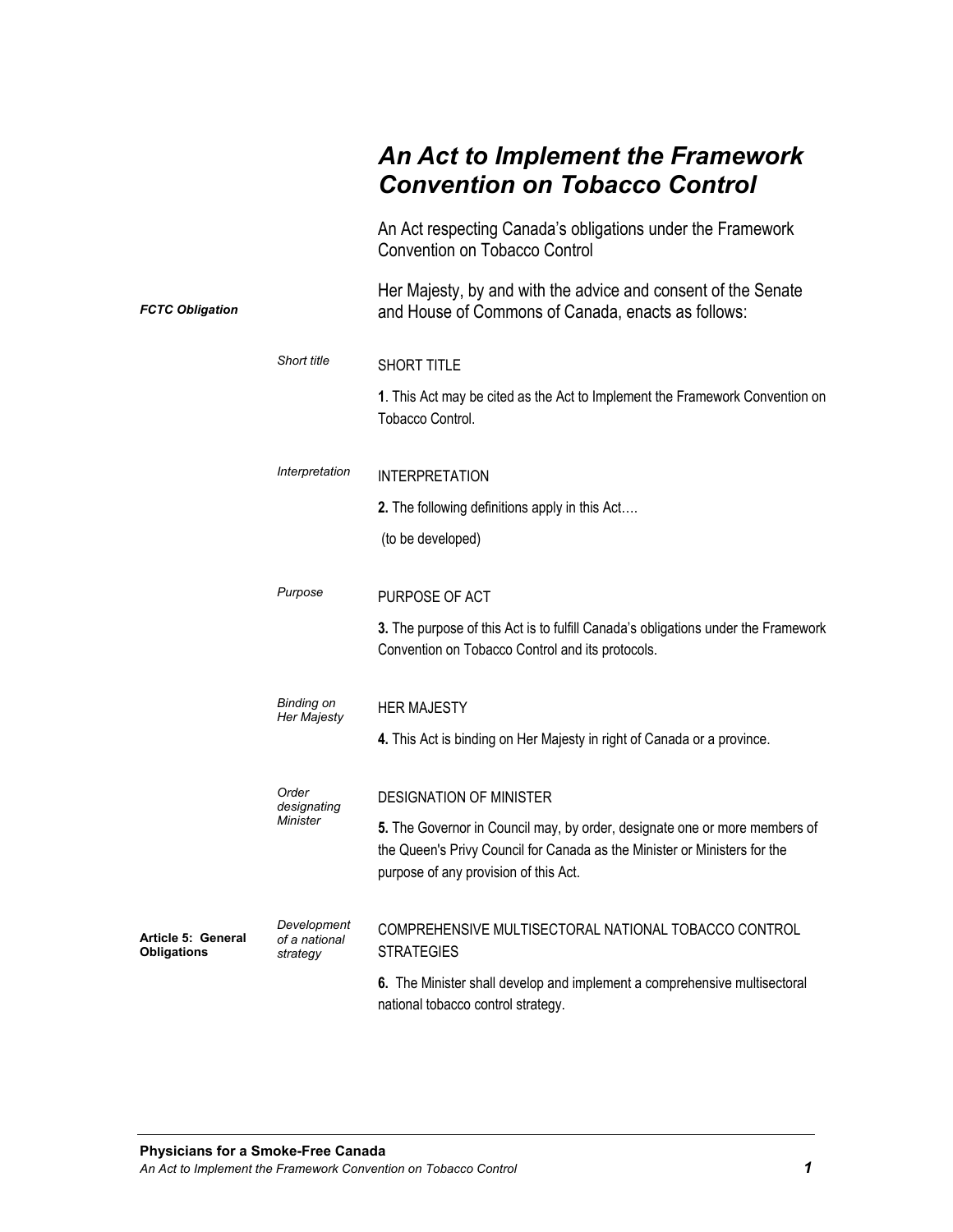| Article 5.2.                                                                                 | Establishment<br>of a National<br><b>Focal Point</b> | NATIONAL FOCAL POINT AND MONITORING ACTIVITIES                                                                                                                                                                                                                       |
|----------------------------------------------------------------------------------------------|------------------------------------------------------|----------------------------------------------------------------------------------------------------------------------------------------------------------------------------------------------------------------------------------------------------------------------|
|                                                                                              |                                                      | 7. (1) The Minister shall establish and appropriately fund a national focal point<br>for tobacco control.                                                                                                                                                            |
|                                                                                              |                                                      | (2) The national focal point for tobacco control shall consist of person or<br>persons appointed by the Minister whose interests, concerns and expertise<br>contribute to the purpose of this Act.                                                                   |
|                                                                                              |                                                      | (3) The national focal point shall monitor the actions taken in Canada to<br>implement the treaty and shall take other actions as appropriate to facilitate<br>effective national and international tobacco control.                                                 |
|                                                                                              |                                                      | (4) The national focal point shall periodically review and update reports on the<br>state of comprehensive multisectoral national tobacco control strategies in<br>place in Canada.                                                                                  |
|                                                                                              | Report to<br>Parliament                              | <b>REPORT TO PARLIAMENT</b>                                                                                                                                                                                                                                          |
|                                                                                              |                                                      | 8 (1) The Minister and the focal point shall report annually to Parliament, within<br>four months after the end of the fiscal year being reported, on the<br>implementation of the Framework Convention on Tobacco Control and the<br>achievement of its objectives. |
|                                                                                              |                                                      | (2) The Minister and the focal point may, at any time, make a special report to<br>Parliament.                                                                                                                                                                       |
|                                                                                              | Information to                                       | (3) The Minister's report shall include information on:                                                                                                                                                                                                              |
| Article 5 (general<br>obligations)<br>Article 9<br><b>Regulation of the</b>                  | be included<br>(Minister's<br>Report)                | (a) the legislative, executive, administrative and/or other measures taken by the<br>federal government to prevent and reduce tobacco consumption, nicotine<br>addiction and exposure to tobacco smoke;                                                              |
| contents of<br>tobacco products                                                              |                                                      | (b) cooperative measures undertaken with other governments in furtherance of<br>the objectives of the treaty;                                                                                                                                                        |
| Article 10<br><b>Regulation of</b><br>tobacco product<br>disclosures                         |                                                      | (c) resources allocated by the federal government towards the implementation<br>of the treaty in Canada and elsewhere;                                                                                                                                               |
| Article 12<br>Education,                                                                     |                                                      | (d) the level of tobacco consumption and exposure to tobacco smoke among<br>Canadians;                                                                                                                                                                               |
| communication,<br>training and public<br>awareness                                           |                                                      | (e) the consequences of tobacco use in Canada, including impact on mortality,<br>morbidity, health care costs and the economy; (f) reports filed with the Minister<br>by tobacco companies pursuant to regulations under the Tobacco Act;                            |
| Article 14<br><b>Demand reduction</b><br>measures<br>concerning<br>tobacco<br>dependence and |                                                      | (g) federal measures taken to increase public awareness of and access to<br>information regarding the adverse health, economic, and environmental<br>consequences of tobacco production and consumption;                                                             |
|                                                                                              |                                                      |                                                                                                                                                                                                                                                                      |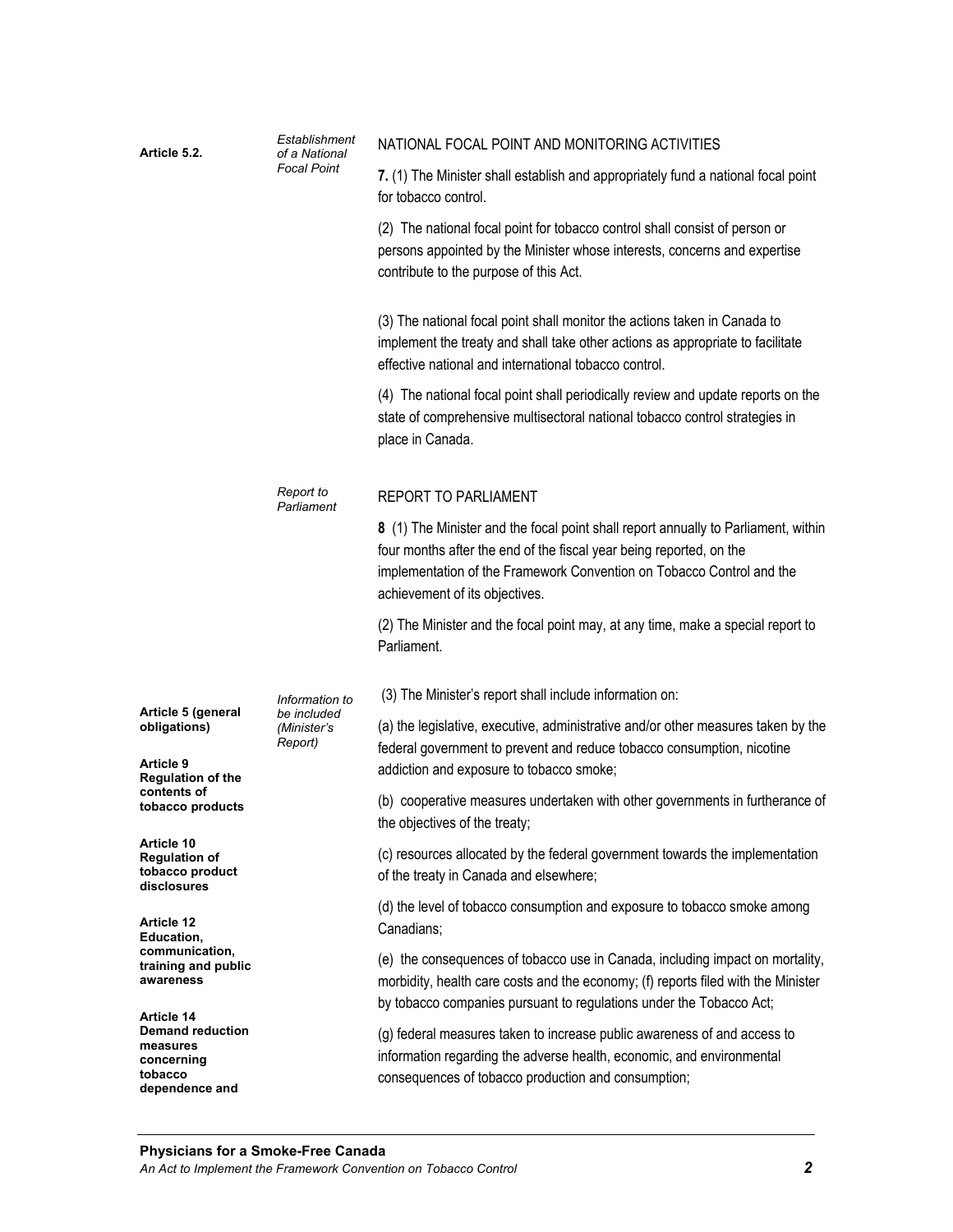#### **cessation**

**Article 18 Protection of the environment and the health of persons** 

**Article 20 Research, surveillance and exchange of information** 

**Article 5 (general obligations)** 

**Article 12 Education, communication, training and public awareness** 

**Article 14 Demand reduction measures** 

**Article 18 Protection of the environment and the health of persons** 

**Article 20 Research, surveillance and exchange of information** 

 (h) federal initiatives to provide training or sensitization and awareness programmes on tobacco control to health workers, community workers, social workers, media professionals, educators, decision-makers, administrators and other concerned persons;

(i) federal measures taken to engage public and private agencies and nongovernmental organizations not affiliated with the tobacco industry in developing and implementing intersectoral programmes and strategies for tobacco control; (j) federal programmes aimed at promoting the cessation of tobacco use, the availability of diagnosis and treatment of tobacco dependence and counselling services and the accessibility and affordability of treatments for tobacco dependence including pharmaceutical products;.

(k) the impact on the Canadian environment associated with the production and use of tobacco products;

(l) scientific research and monitoring and surveillance activities respecting tobacco use and the consequences thereof conducted by or funded by the government of Canada;

(m) reports filed with the Conference of the Parties and subsidiary bodies, established pursuant to the Framework Convention on Tobacco Control.

(4) The report of the Focal Point shall include information on:

(a) Information on the effective legislative, executive, administrative and/or other measures taken by other levels of government to prevent and reduce tobacco consumption, nicotine addiction and exposure to tobacco smoke;

(b) A review of the comprehensive multisectoral national tobacco control strategies, plans and programmes in place in Canada in accordance with the Framework Convention on Tobacco Control and its protocols and the resources allocated to them;

(c) details on educational and public awareness programmes on the health risks associated with tobacco use in place in Canada;

(d) details on initiatives to provide training or sensitization and awareness programmes on tobacco control to health workers, community workers, social workers, media professionals, educators, decision-makers, administrators and other concerned persons programmes in place in Canada;

(e) measures taken in Canada to engage public and private agencies and nongovernmental organizations not affiliated with the tobacco industry in developing and implementing intersectoral programmes and strategies for tobacco control;

(f) measures taken in Canada to increase public awareness of and access to information regarding the adverse health, economic, and environmental consequences of tobacco production and consumption;

*Information to be included (Focal Point's report)*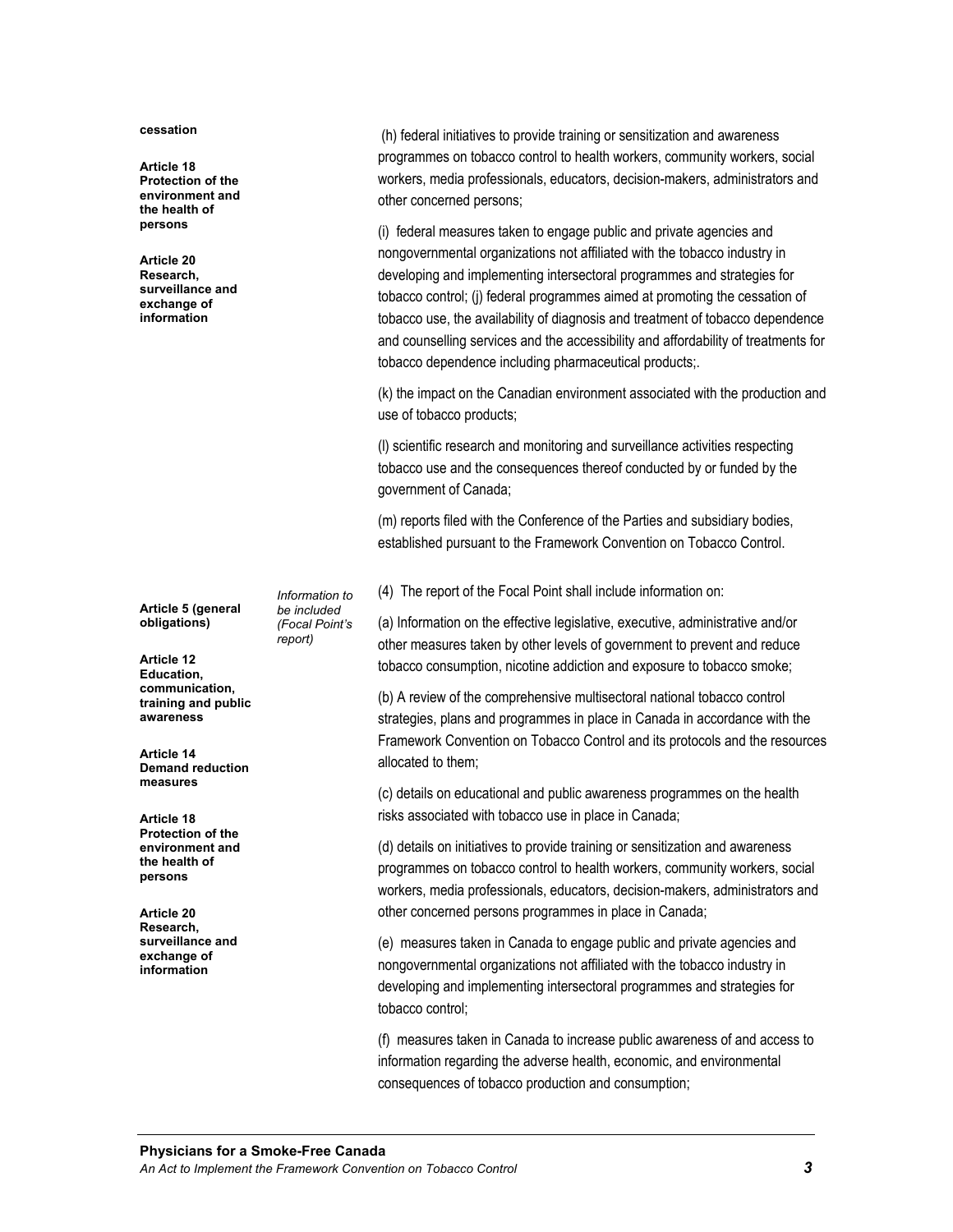|                                       |                                  | tobacco use, the availability of diagnosis and treatment of tobacco dependence<br>and counselling services and the accessibility and affordability of treatments for<br>tobacco dependence including pharmaceutical products.                                                                                                                                                                                                                                                       |
|---------------------------------------|----------------------------------|-------------------------------------------------------------------------------------------------------------------------------------------------------------------------------------------------------------------------------------------------------------------------------------------------------------------------------------------------------------------------------------------------------------------------------------------------------------------------------------|
| Article 8                             | Protection<br>from               | PROTECTION FROM EXPOSURE TO TOBACCO SMOKE                                                                                                                                                                                                                                                                                                                                                                                                                                           |
| <b>Protection from</b><br>exposure to | exposure to<br>tobacco           | 9. (1) The Non-smokers' Health Act, R.S.C. 1985, c. 15 (4 <sup>th</sup> Supp.) is repealed.                                                                                                                                                                                                                                                                                                                                                                                         |
| tobacco smoke                         | smoke                            | (2) The Canada Labour Code, R.S. 1985, c. L-2 is amended in Part II, section<br>125 by adding the following:                                                                                                                                                                                                                                                                                                                                                                        |
|                                       |                                  | (z.20) ensure that there is no smoking in the workplace.                                                                                                                                                                                                                                                                                                                                                                                                                            |
|                                       |                                  | (3) No person may be involuntarily exposed to second hand smoke on any land<br>or in any facility under federal authority.                                                                                                                                                                                                                                                                                                                                                          |
| Article 11, labelling                 | Misleading<br>descriptors        | LABELLING OF TOBACCO PRODUCTS                                                                                                                                                                                                                                                                                                                                                                                                                                                       |
|                                       |                                  | 10. (1) The Tobacco Act 1997 c. 13 is amended in Part IV by deleting section<br>20 and replacing with:                                                                                                                                                                                                                                                                                                                                                                              |
|                                       |                                  | 20. (1) No person shall promote a tobacco product by any means, including by<br>means of the packaging that are false, misleading, deceptive or likely to create<br>an erroneous impression about its characteristics, health effects, hazards or<br>emissions, including any term, descriptor, trademark, figurative or any other<br>sign that directly or indirectly creates the false impression that particular<br>tobacco product is less harmful than other tobacco products. |
|                                       |                                  | (2) The Minister may, at any time, direct manufacturers to cease using any<br>term specified on the list of banned descriptors in Schedule 1.                                                                                                                                                                                                                                                                                                                                       |
|                                       | health<br>warnings on<br>tobacco | (2) The Tobacco Act 1997 c. 13 is amended in Part III by deleting section 15(1)<br>and replacing with:                                                                                                                                                                                                                                                                                                                                                                              |
|                                       | products                         | 15(1) No manufacturer or retailer shall sell a tobacco product unless the<br>package it displays, in the prescribed form and manner, the information<br>contained in Schedule 2 or that require by regulations about the product and its                                                                                                                                                                                                                                            |

*emissions, and about the harmful effects of tobacco use.*

(g) details on Canadian programmes aimed at promoting the cessation of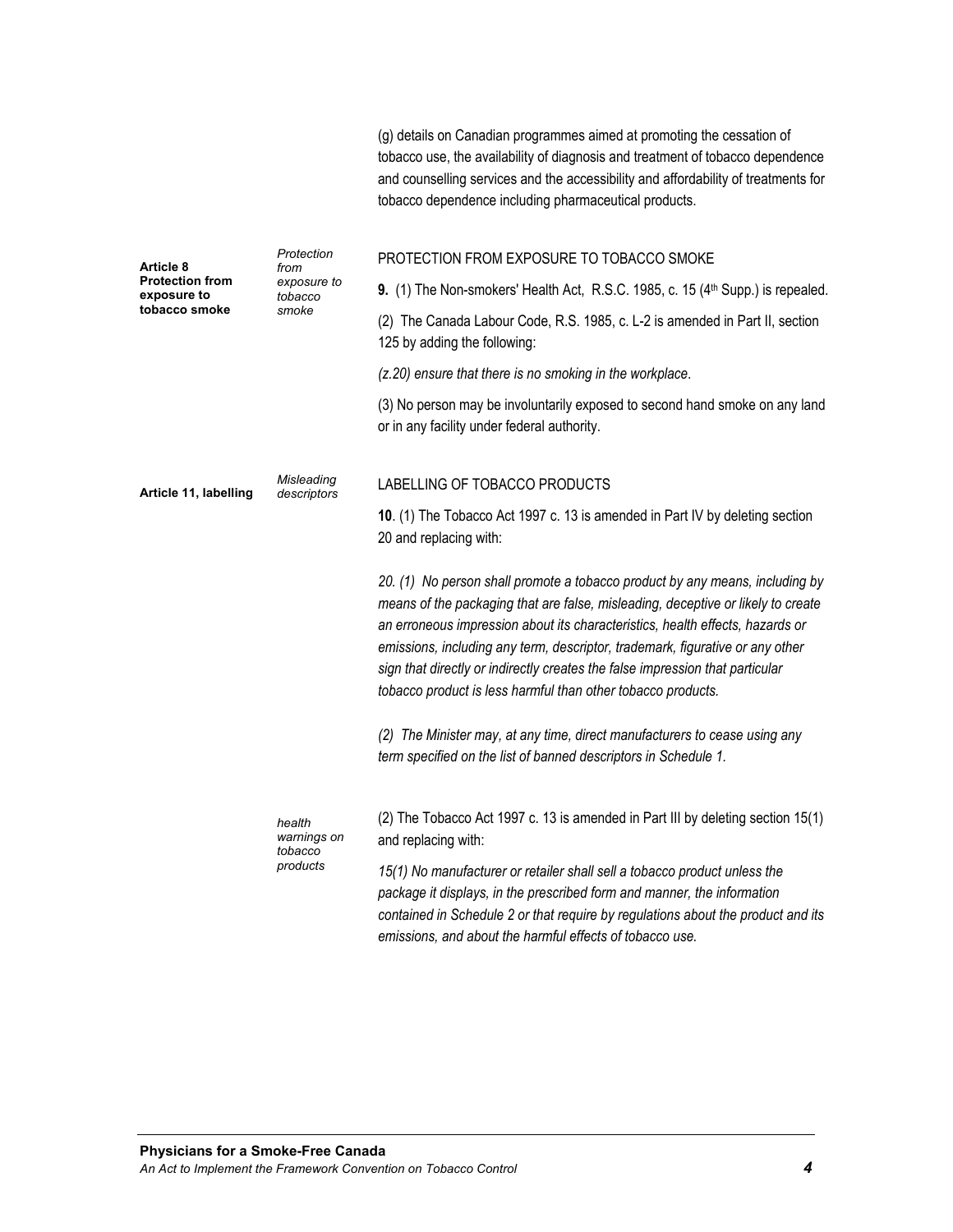| Article 16. Sales to<br>and by minors | Protection of<br>minors – sale<br>of candy<br>cigarettes and<br>pipes | BAN ON SALE OF CANDY CIGARETTES                                                                                                                                                                                                                                                                                                                                                                                                                      |
|---------------------------------------|-----------------------------------------------------------------------|------------------------------------------------------------------------------------------------------------------------------------------------------------------------------------------------------------------------------------------------------------------------------------------------------------------------------------------------------------------------------------------------------------------------------------------------------|
|                                       |                                                                       | 11. The Tobacco Act, 1997, c 13 is amended in Part IV, section 22 by<br>replacing section 22 with:                                                                                                                                                                                                                                                                                                                                                   |
|                                       |                                                                       | 22. No person shall promote, manufacture or distribute candy that depicts or<br>resembles a tobacco product or its package or brand elements of one.                                                                                                                                                                                                                                                                                                 |
| Article 13                            | Promotion                                                             | <b>PROMOTION</b>                                                                                                                                                                                                                                                                                                                                                                                                                                     |
| Tobacco<br>advertising,               |                                                                       | 12. (1) The Tobacco Act 1997 c. 13 is amended in Part IV by deleting section<br>18 (1) and replacing with:                                                                                                                                                                                                                                                                                                                                           |
| promotion and<br>sponsorship          |                                                                       | 18 (1) In this Part, "promotion" means a representation about a product or<br>service by any means, whether directly or indirectly, including any<br>communication of information about a product or service and its price and<br>distribution that is likely to influence and shape attitudes, beliefs and behaviours<br>about the product or service or which encourage the purchase of tobacco<br>products or certain brands of tobacco products. |
|                                       | endorsements<br>and<br>testimonials                                   | (2) The Tobacco Act 1997 c. 13 is amended in Part IV by deleting section 21<br>(c).                                                                                                                                                                                                                                                                                                                                                                  |
|                                       | Facilities                                                            | (3) The Tobacco Act 1997 c. 13 is amended in Part IV by deleting section 25.                                                                                                                                                                                                                                                                                                                                                                         |
|                                       | Accessories                                                           | (4) The Tobacco Act 1997 c. 13 is amended in Part IV by deleting section 26.                                                                                                                                                                                                                                                                                                                                                                         |
|                                       | Brand<br>extensions                                                   | (5) The Tobacco Act 1997 c. 13 is amended in Part IV by deleting section 27<br>and replacing with:                                                                                                                                                                                                                                                                                                                                                   |
|                                       |                                                                       | 25. No person shall furnish or promote a tobacco product if any of its brand<br>elements is displayed on a non-tobacco product or is used with a service.                                                                                                                                                                                                                                                                                            |
|                                       |                                                                       | (6) The Tobacco Act 1997 c. 13 is amended in Part IV by renumbering section<br>29 as section 26.                                                                                                                                                                                                                                                                                                                                                     |
|                                       | signs at retail                                                       | The Tobacco Act 1997 c. 13 is amended in Part IV by deleting section 30<br>(1)<br>and replacing it with :                                                                                                                                                                                                                                                                                                                                            |
|                                       |                                                                       | 27 A retailer of tobacco products may post, in accordance with the regulations<br>and Schedule 3, signs at retail that indicate the availability of tobacco products<br>and their price.                                                                                                                                                                                                                                                             |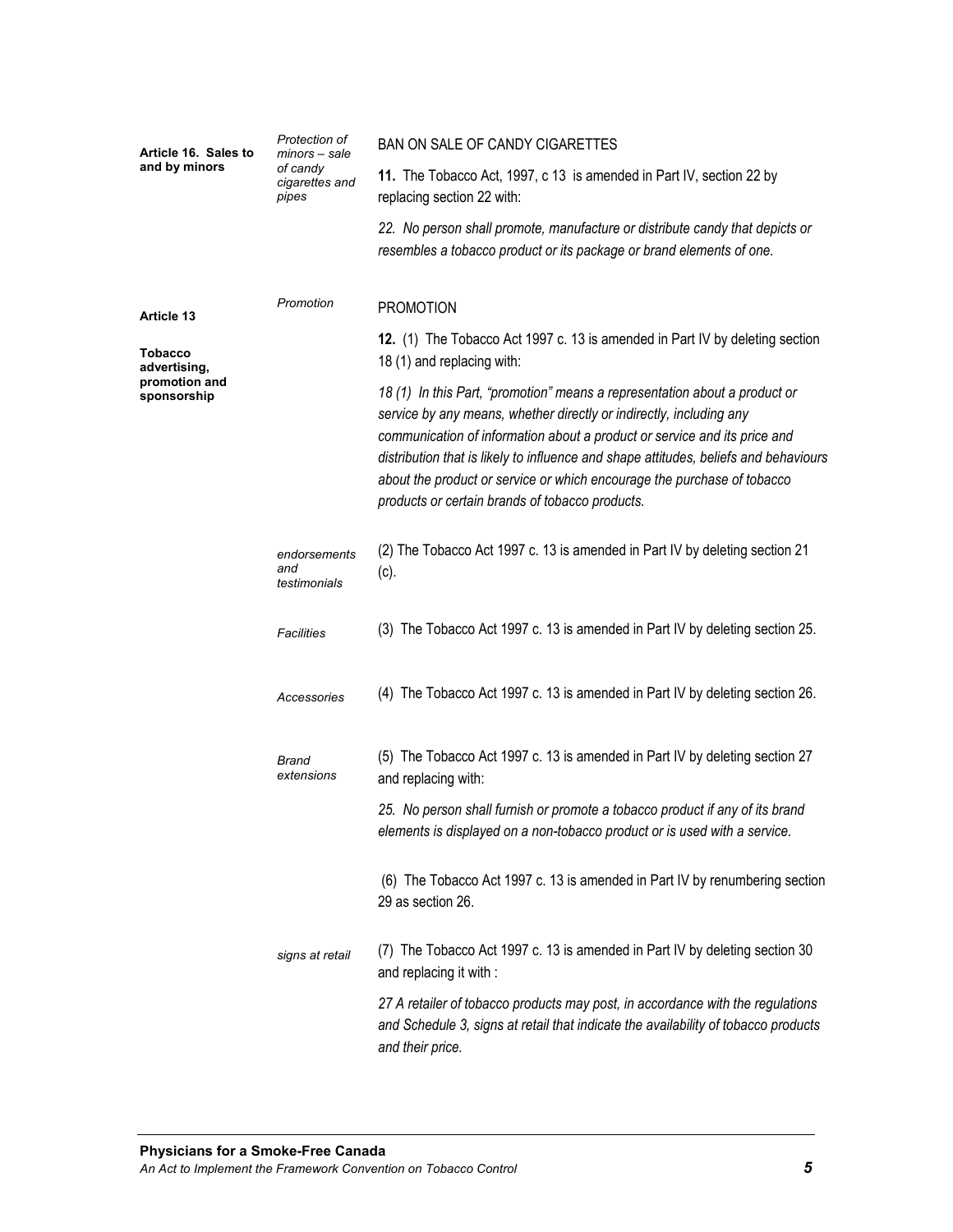|                   | import of<br>promotions | (8) The Tobacco Act 1997 c. 13 is amended in Part IV by renumbering section<br>31(1) as section 28 and deleting section 31(2) and (3).                                                                             |
|-------------------|-------------------------|--------------------------------------------------------------------------------------------------------------------------------------------------------------------------------------------------------------------|
|                   | export of               | (9) The Tobacco Act 1997 c. 13 is amended in Part IV by adding the following:                                                                                                                                      |
|                   | promotions              | 29. No person shall import or export a tobacco promotion.                                                                                                                                                          |
|                   |                         | (10) The Tobacco Act 1997 c. 13 is amended in Part IV by renumbering<br>section 32 as section 30.                                                                                                                  |
| Article 13. 4 (b) | health<br>warnings on   | HEALTH WARNINGS ON PROMOTIONS                                                                                                                                                                                      |
|                   | promotions              | 13. (3) The Tobacco Act 1997 c. 13 is amended in Part IV by deleting section<br>24. and replacing it by:                                                                                                           |
|                   |                         | 24. No person shall promote a tobacco product or a tobacco product-related<br>brand element unless the promotion displays, in the prescribed form and<br>manner, the information contained in Schedule 3.          |
|                   | regulations             | <b>REGULATIONS</b>                                                                                                                                                                                                 |
|                   |                         | 14. The Tobacco Act 1997 c. 13 is amended in Part IV by renumbering section<br>33 as section 30 and amending it as follows:                                                                                        |
|                   |                         | 30. The Governor in Council may make regulations                                                                                                                                                                   |
|                   |                         | (a) respecting the promotion of tobacco products and tobacco product-related<br>brand elements and the packaging of tobacco products, including the form,<br>manner and conditions of the promotion and packaging, |
|                   |                         | (b) respecting the use of tobacco product-related brand elements for the<br>purposes of subsection 24                                                                                                              |
|                   |                         | (c) respecting signs that a retailer may post under subsection 27(1), including<br>the placement of the signs and their number, size and content;                                                                  |
|                   |                         | (d) requiring manufacturers to disclose the particulars of their tobacco product-<br>related brand elements and promotional activities;                                                                            |
|                   |                         | (e) prescribing anything that by this Part is to be prescribed; and                                                                                                                                                |
|                   |                         | (f) generally for carrying out the purposes of this Part.                                                                                                                                                          |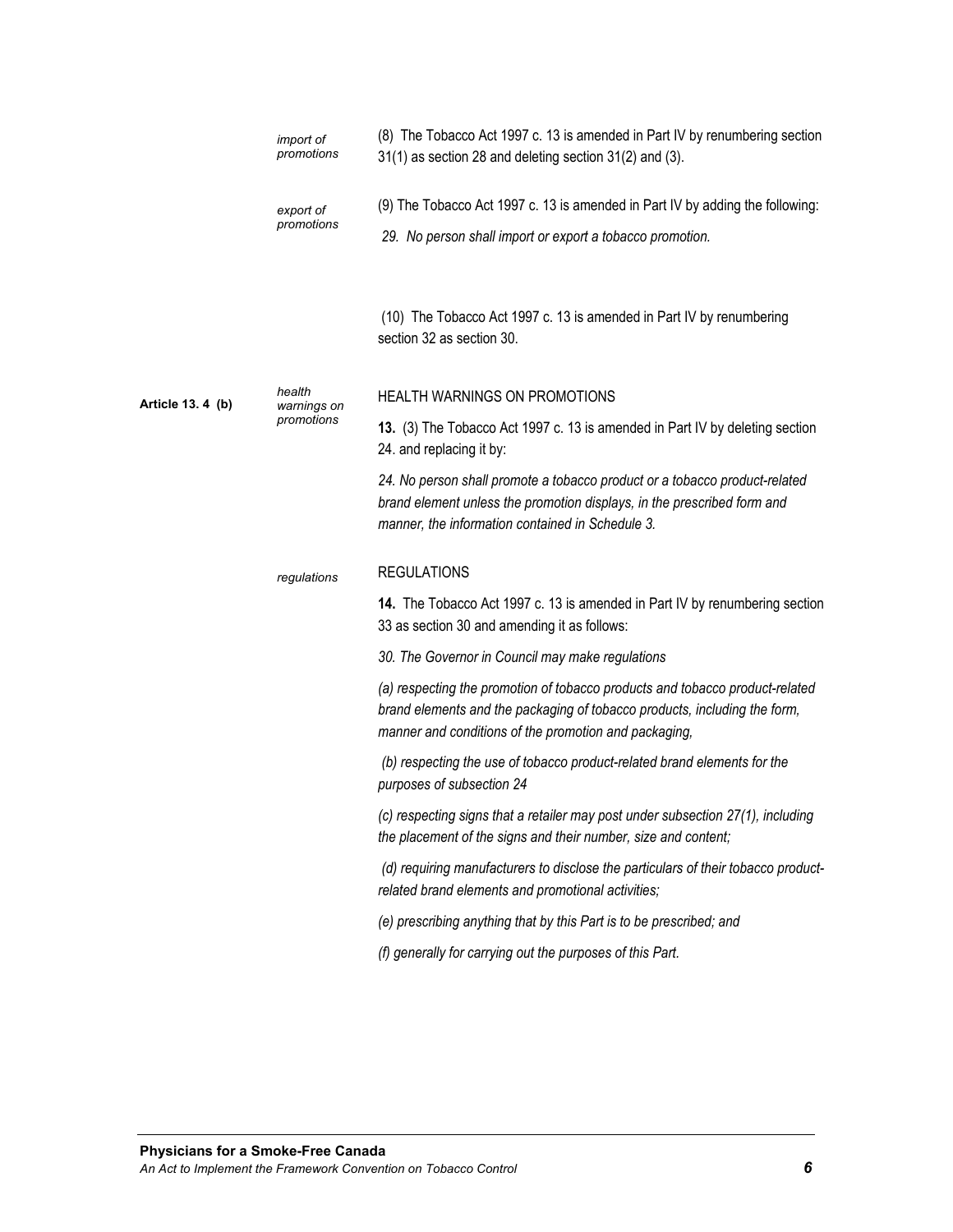| Article 16. Sales to                                            | Protection of<br>$minors -$<br>banning<br>vending<br>machines. | <b>BANNING VENDING MACHINES</b>                                                                                                                                                                                                                                                                                               |
|-----------------------------------------------------------------|----------------------------------------------------------------|-------------------------------------------------------------------------------------------------------------------------------------------------------------------------------------------------------------------------------------------------------------------------------------------------------------------------------|
| and by minors                                                   |                                                                | 15. The Tobacco Act, 1997, c 13 is amended in Part II, section 12 by deleting<br>clause 12 and substituting with:                                                                                                                                                                                                             |
|                                                                 |                                                                | 12. No person shall furnish or permit the furnishing of a tobacco product by<br>means of a device that dispenses tobacco products.                                                                                                                                                                                            |
| Article 19: Liability                                           | Liability                                                      | <b>LIABIALITY</b>                                                                                                                                                                                                                                                                                                             |
|                                                                 |                                                                | 16. The Minister shall consider taking legislative or other action to deal with<br>criminal and civil liability of tobacco manufacturers.                                                                                                                                                                                     |
|                                                                 | <b>Funding for</b>                                             | ESTABLISHMENT OF A FUND FOR GLOBAL TOBACCO CONTROL                                                                                                                                                                                                                                                                            |
| Article 5.6. and<br>Article 26<br><b>Financial</b><br>resources | global<br>tobacco<br>control                                   | 17. (1) There is hereby established a program, to be called the Canadian Fund<br>for Global Tobacco Control, the object of which is to provide for the payment of<br>contributions to eligible recipients for the carrying out of projects that contribute<br>to the implementation of the treaty in areas outside of Canada. |
|                                                                 |                                                                | (2) The following are eligible recipients:                                                                                                                                                                                                                                                                                    |
|                                                                 |                                                                | (a) a national or municipal or regional government                                                                                                                                                                                                                                                                            |
|                                                                 |                                                                | (b) an international organization whose members include national governments                                                                                                                                                                                                                                                  |
|                                                                 |                                                                | (c) a non-governmental organization                                                                                                                                                                                                                                                                                           |
|                                                                 |                                                                | (3) The Minister may enter into an agreement with an eligible recipient to<br>provide for the payment of a contribution for an eligible project.                                                                                                                                                                              |
|                                                                 | Available<br>funding                                           | (4) The funding provided by the Minister in each year shall be drawn from the<br>Consolidated Revenue Fund and shall be an amount that is not less than 1% of<br>federal revenues from excise taxes and duties on tobacco products or 5% of<br>the income of tobacco companies operating in Canada, whichever is greater.     |
|                                                                 |                                                                | (5a) The federal revenues from excise taxes and duties referred to in<br>subsection (4) shall be those as reported by the Canada Customs and Revenue<br>Agency for the most recent fiscal year for which information is available.                                                                                            |
|                                                                 |                                                                | (5b) The income of tobacco companies operating in Canada referred to in<br>subsection (4) shall be as reported to the Canada Customs and Revenue<br>Agency for the most recent fiscal year for which information is available.                                                                                                |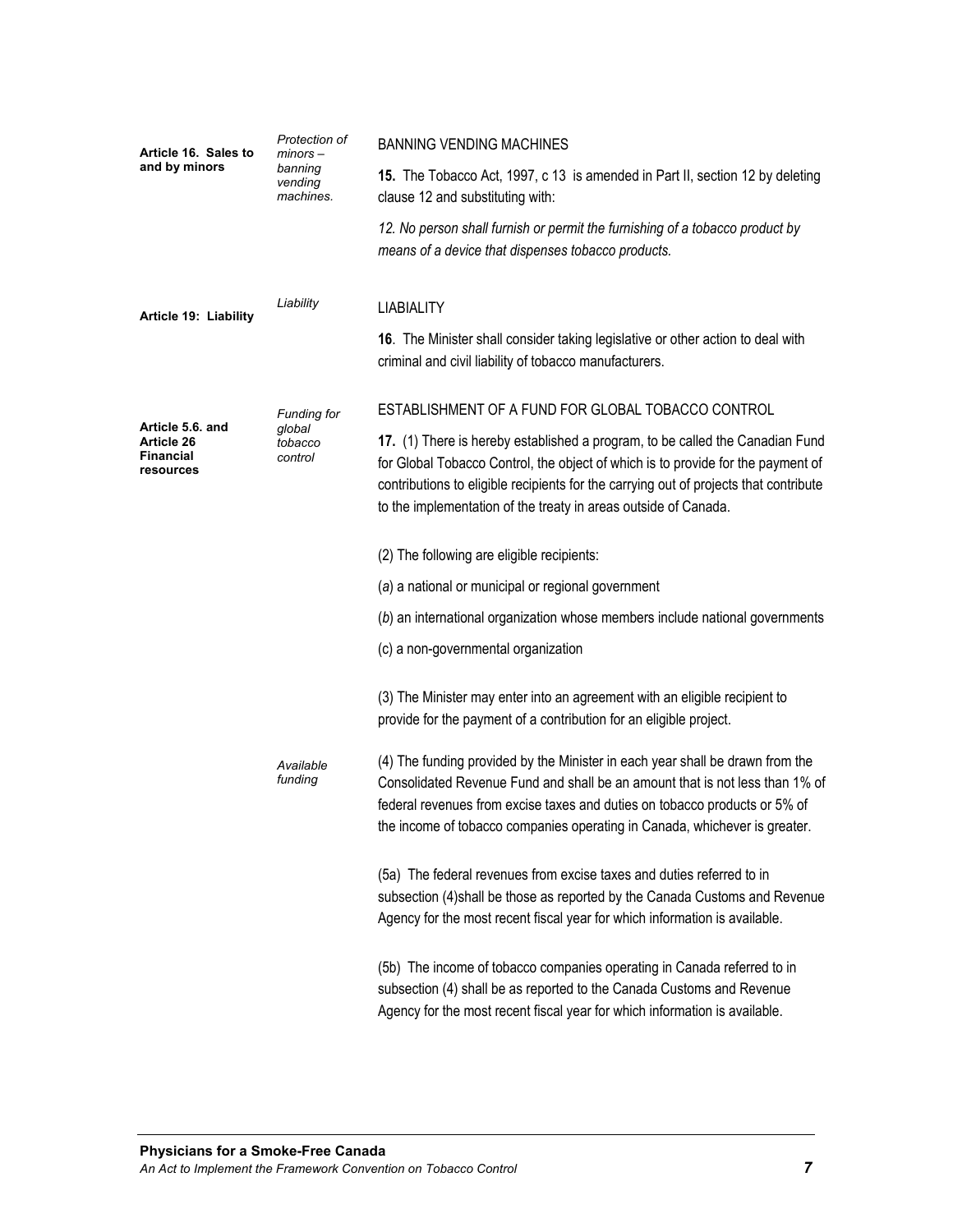| preamble - civil         | civil society<br>participation | CIVIL SOCIETY PARTICIPATION                                                                                                                                                                                                                                       |
|--------------------------|--------------------------------|-------------------------------------------------------------------------------------------------------------------------------------------------------------------------------------------------------------------------------------------------------------------|
| society<br>participation |                                | 18. (1) Any citizen of Canada may apply to the Minister for an investigation of<br>actions or failures to act which the individual alleges breach Canada's<br>obligations under the Framework Convention on Tobacco Control and its<br>protocols.                 |
|                          |                                | (3) The Minister shall acknowledge receipt of the application within 20 days of<br>the receipt and shall investigate all matters that the Minister considers<br>necessary to determine the facts relating to the alleged offence.                                 |
|                          |                                | (4) The Minister shall include in each report to Parliament details on each<br>allegation received under this section, on the progress of the subsequent<br>investigation and the subsequent actions, if any, that the Minister has taken or<br>proposes to take. |
|                          | <b>Schedules</b>               | <b>SCHEDULES</b>                                                                                                                                                                                                                                                  |
|                          |                                | 19. (1) The Tobacco Act, 1997, c 13 is amended by adding Schedule 1 to this<br>act as Schedule 1 to the Tobacco Act.                                                                                                                                              |
|                          |                                | (2) The Tobacco Act, 1997, c. 13 is amended by adding Schedule 2 to this act<br>as Schedule 2 to the Tobacco Act.                                                                                                                                                 |
|                          |                                | (3) The Tobacco Act, 1997, c. 13 is amended by adding Schedule 3 to this act<br>as Schedule 3 to the Tobacco Act.                                                                                                                                                 |
|                          |                                | (4) The Tobacco Act, 1997, c. 13 is amended by adding the following Section<br>31:                                                                                                                                                                                |
|                          |                                | 31. The Governor in Council may, by order, amend any of Schedules 1 to 3<br>by adding to them or deleting from them any item or portion of an item, where<br>the Governor in Council deems the amendment to be necessary in the public<br>interest.               |
|                          | Regulations                    | <b>REGULATIONS</b>                                                                                                                                                                                                                                                |
|                          |                                | 20. (1) The Governor in Council may make regulations generally for the                                                                                                                                                                                            |

carrying out of the purposes and provisions of this Act.

*civil society*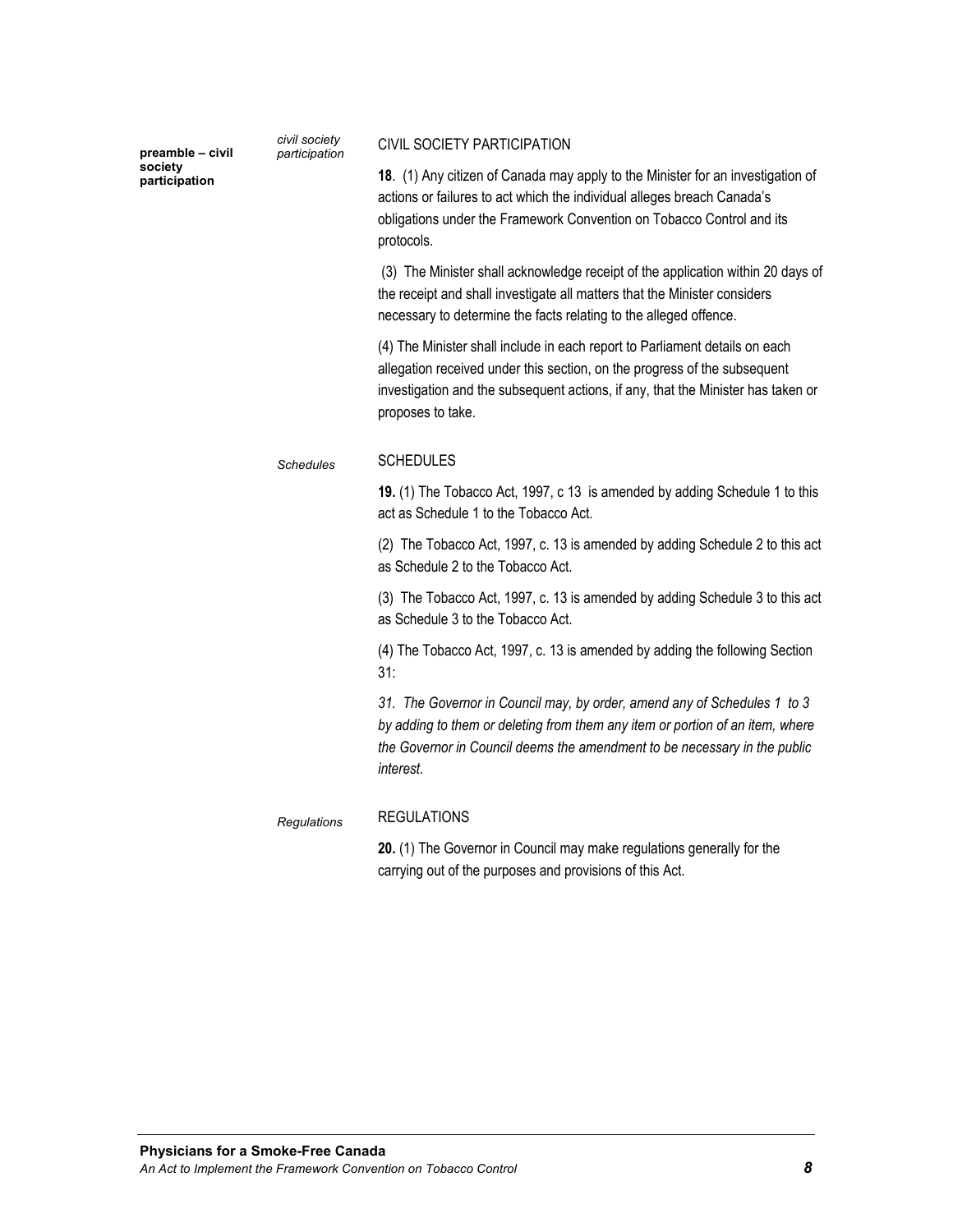| Article 11: Labelling | Schedule 1-<br>banned descriptors     | SCHEDULE1                                                                                                                                                                           |  |
|-----------------------|---------------------------------------|-------------------------------------------------------------------------------------------------------------------------------------------------------------------------------------|--|
|                       |                                       | <b>LIST OF BANNED TERMS</b>                                                                                                                                                         |  |
|                       |                                       |                                                                                                                                                                                     |  |
|                       |                                       | low tar                                                                                                                                                                             |  |
|                       |                                       | light                                                                                                                                                                               |  |
|                       |                                       | extra light                                                                                                                                                                         |  |
|                       |                                       | ultra-light                                                                                                                                                                         |  |
|                       |                                       | smooth                                                                                                                                                                              |  |
|                       |                                       | mild                                                                                                                                                                                |  |
|                       |                                       | extra mild                                                                                                                                                                          |  |
|                       |                                       | ultra-mild                                                                                                                                                                          |  |
|                       |                                       |                                                                                                                                                                                     |  |
| Article 11: Labelling | Schedule 2 - Health                   | <b>SCHEDULE 2</b>                                                                                                                                                                   |  |
|                       | warning labels on<br>tobacco products | HEALTH WARNINGS AND HEALTH INFORMATION FOR TOBACCO                                                                                                                                  |  |
|                       |                                       | <b>PRODUCTS</b>                                                                                                                                                                     |  |
|                       |                                       | <b>Health Warnings</b>                                                                                                                                                              |  |
|                       |                                       | 1. (1) Every manufacturer of a tobacco product shall display health information<br>in the manner set forth in this schedule or in regulations under the Tobacco Act.:               |  |
|                       |                                       | 2. Every manufacturer of a tobacco product shall display the health warnings on<br>every package of the tobacco product that they manufacture, in accordance with<br>this Schedule. |  |
|                       |                                       | <b>Manner of display</b>                                                                                                                                                            |  |
|                       |                                       | (2) The health warnings must                                                                                                                                                        |  |
|                       |                                       | be displayed in English on one principal display surface and in<br>a.                                                                                                               |  |
|                       |                                       | French on the other principal display surface;<br>occupy at least 50% of the principal display surfaces and be<br>b.                                                                |  |
|                       |                                       | positioned parallel to the top edge of the package, towards the top<br>part of the package as much as possible while satisfying the                                                 |  |
|                       |                                       | requirements of paragraph (c), and in the same direction as the other                                                                                                               |  |
|                       |                                       | information that is on the package;<br>be displayed on a principal display surface in a manner that ensures<br>C.                                                                   |  |
|                       |                                       | that none of the words of the warning will be severed when the<br>package is opened;and                                                                                             |  |
|                       |                                       | be selected from the formats provided by the Minister for each health<br>d.                                                                                                         |  |
|                       |                                       | warning and based on the shape of the space as determined in<br>accordance with paragraph (b).                                                                                      |  |
|                       |                                       | <b>Equal display</b>                                                                                                                                                                |  |
|                       |                                       | (3) Every manufacturer shall, in respect of each brand of a tobacco product                                                                                                         |  |
|                       |                                       |                                                                                                                                                                                     |  |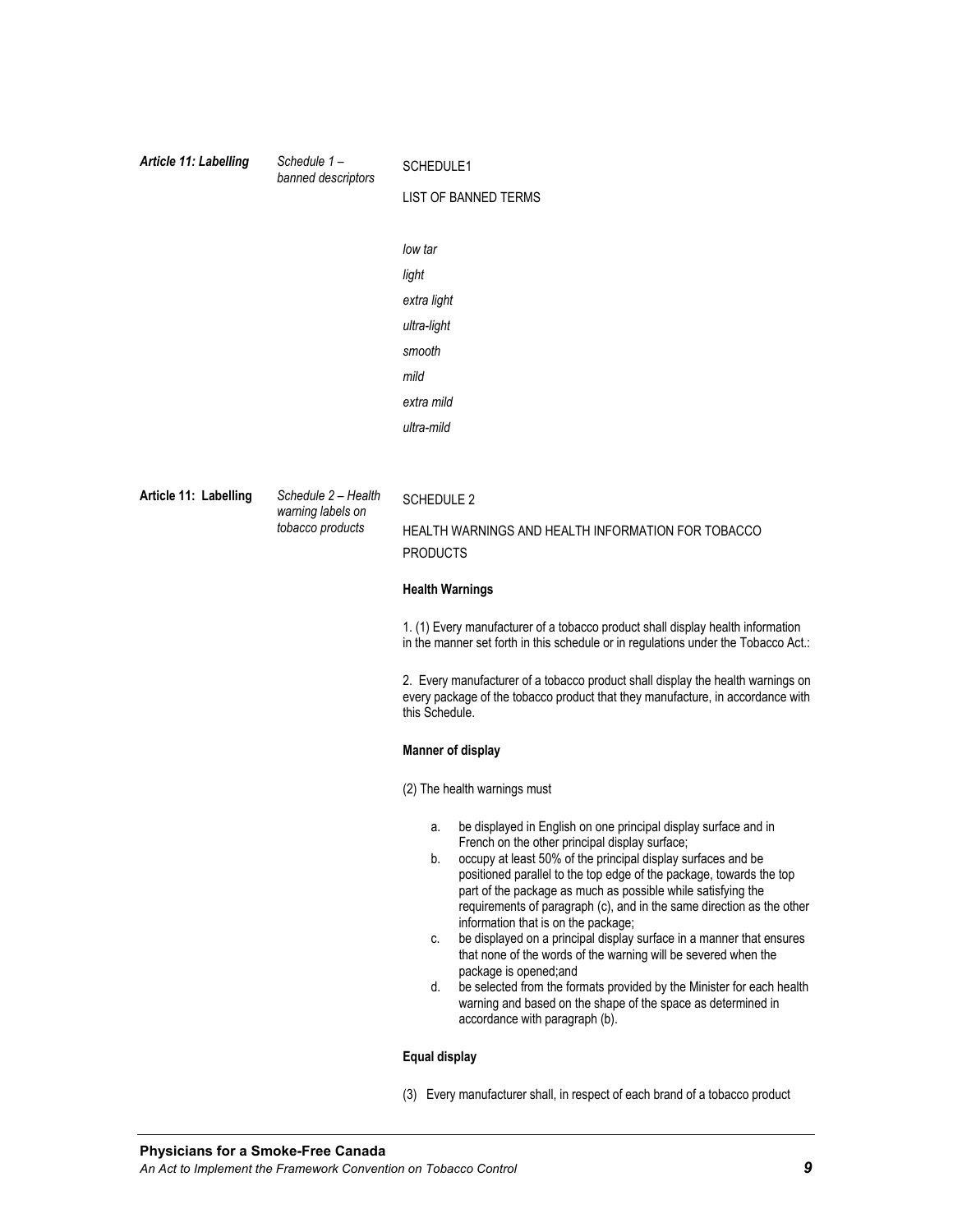that the manufacturer packages in a year and each type of package of the brand, display each health warning on between 3.25% and 9.25% of those tobacco products; and

#### **Health Information**

4 Every manufacturer of a tobacco product shall display health information in the following manner:

- a. in the case of any package other than a slide and shell package or a tub
	- i. anywhere on the package, other than the principal display surface or the bottom, in a manner that the English and French texts are side by side, centred, and together occupy between 60% and 70% of the side on which it is displayed; or
	- ii. on a leaflet inserted in every package, in English on one side of the leaflet and in French on the other side, with the information centred and occupying between 60% to 70% of each side;
- b. in the case of a slide and shell package
	- i. in the manner described in subparagraph  $(a)(ii)$ , or
	- ii. on the surface of the slide that is opposite to the side of the slide that is next to the tobacco product, in such a manner that the English and French texts are side-by-side and centered, and together occupy 60% to 70% of that surface; and
- c. in the case of a tub
	- 1. in the manner described in subparagraph (a)(ii),
	- 2. on any exterior surface of the tub except the bottom,
	- 3. on the interior surface of the lid, or
	- 4. on the freshness seal.

### **Leaflet**

5The leaflet shall be approximately 50 mm by 88 mm and readily visible to a person who opens a package in which it has been inserted.

#### **Equal display**

6 Every manufacturer shall, in respect of each brand of a tobacco product specified in subsection (1) that the manufacturer packages during a year and each type of package of the brand, display each message on between 3.25% and 9.25% of those tobacco products.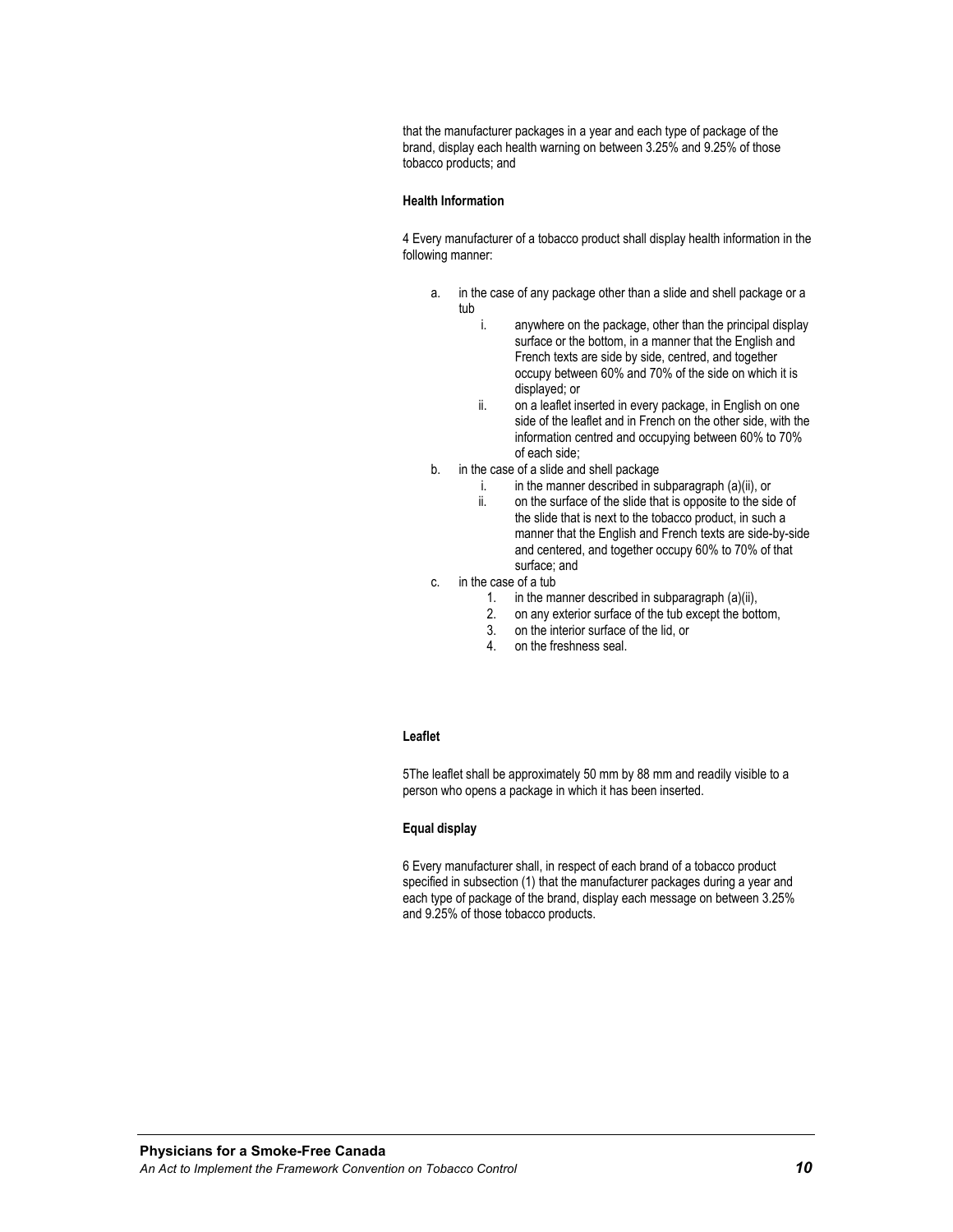Article 13 (4) b: promotion

*Schedule 2 – Health warning labels on tobacco promotions*

#### SCHEDULE 3

HEALTH WARNINGS AND HEALTH INFORMATION FOR TOBACCO **PRODUCTS** 

1. Subject to the Tobacco Act, no person shall undertake any activities which are intended to promote or increase the sale of tobacco products or brands of tobacco products or which can reasonably be considered to promote or increase the sale of tobacco products or brands of tobacco products unless the promotion includes a display of health information set forth in this schedule or in regulations under the Tobacco Act.

The health warnings must

- e. be displayed in English and in French
- f. occupy at least 50% of the promotional display or time.
- g. be displayed in a manner that ensures that they are fully legible or audible.
- h. be selected from the formats provided by the Minister for each health warning as appropriate for the format of the promotion.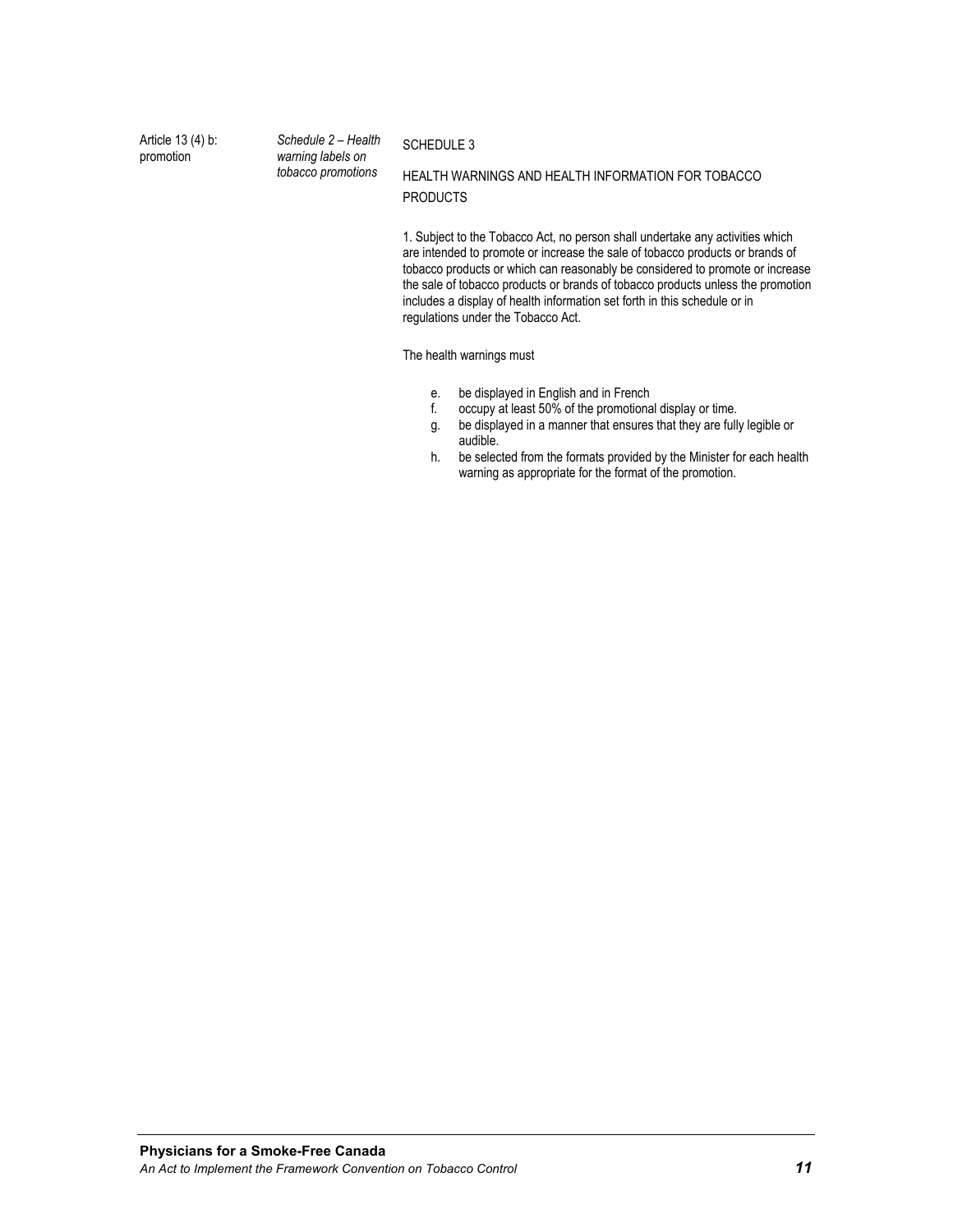### **Appendix: Selected provisions of the Tobacco Act as Amended.**

*Information required on leaflet Attribution*  15. (1) No manufacturer or retailer shall sell a tobacco product unless the package containing it displays, in the prescribed form and manner, the information required by the regulations about the product and its emissions, and about the health hazards and health effects arising from the use of the product or from its emissions. (2) If required by the regulations, every manufacturer or retailer shall provide, in the prescribed form and manner, a leaflet that displays the information required by the regulations about a tobacco product and its emissions and about the health hazards and health effects arising from the use of the product and from its emissions. (3) The information referred to in subsections (1) and (2) may be attributed to a prescribed person or body if the attribution is made in the prescribed manner. *Definition of "promotion"*  18. (1) In this Part, "promotion" means a representation about a product or service by any means, whether directly or indirectly, including any communication of information about a product or service and its price and distribution, that is likely to influence and shape attitudes, beliefs and behaviours about the product or service. *Application* (2) This Part does not apply to (*a*) a literary, dramatic, musical, cinematographic, scientific, educational or artistic work, production or performance that uses or depicts a tobacco product or tobacco product-related brand element, whatever the mode or form of its expression, if no consideration is given directly or indirectly for that use or depiction in the work, production or performance; (*b*) a report, commentary or opinion in respect of a tobacco product or a brand of tobacco product if no consideration is given by a manufacturer or retailer, directly or indirectly, for the reference to the tobacco product or brand in that report, commentary or opinion; or

(c) a promotion by a tobacco grower or a

- 15(1) No manufacturer or retailer shall sell a tobacco product unless the package it displays, in the prescribed form and manner, *the information contained in Schedule 2 or that required by regulations about the product and its emissions, and about the harmful effects of tobacco use.*
- (2) If required by the regulations, every manufacturer or retailer shall provide, in the prescribed form and manner, a leaflet that displays the information required by the regulations about a tobacco product and its emissions and about the health hazards and health effects arising from the use of the product and from its emissions.
- (3) The information referred to in subsections (1) and (2) may be attributed to a prescribed person or body if the attribution is made in the prescribed manner.
- 18 (1) In this Part, "promotion" means a representation about a product or service by any means, whether directly or indirectly, including any communication of information about a product or service and its price and distribution that is likely to influence and shape attitudes, beliefs and behaviours about the product or service *or which encourage the purchase of cigarette products.*
- (2) This Part does not apply to
- (*a*) a literary, dramatic, musical, cinematographic, scientific, educational or artistic work, production or performance that uses or depicts a tobacco product or tobacco product-related brand element, whatever the mode or form of its expression, if no consideration is given directly or indirectly for that use or depiction in the work, production or performance;
- (*b*) a report, commentary or opinion in respect of a tobacco product or a brand of tobacco product if no consideration is given by a manufacturer or retailer, directly or indirectly, for the reference to the tobacco product or brand in that report, commentary or opinion; or

<sup>(</sup>c) a promotion by a tobacco grower or a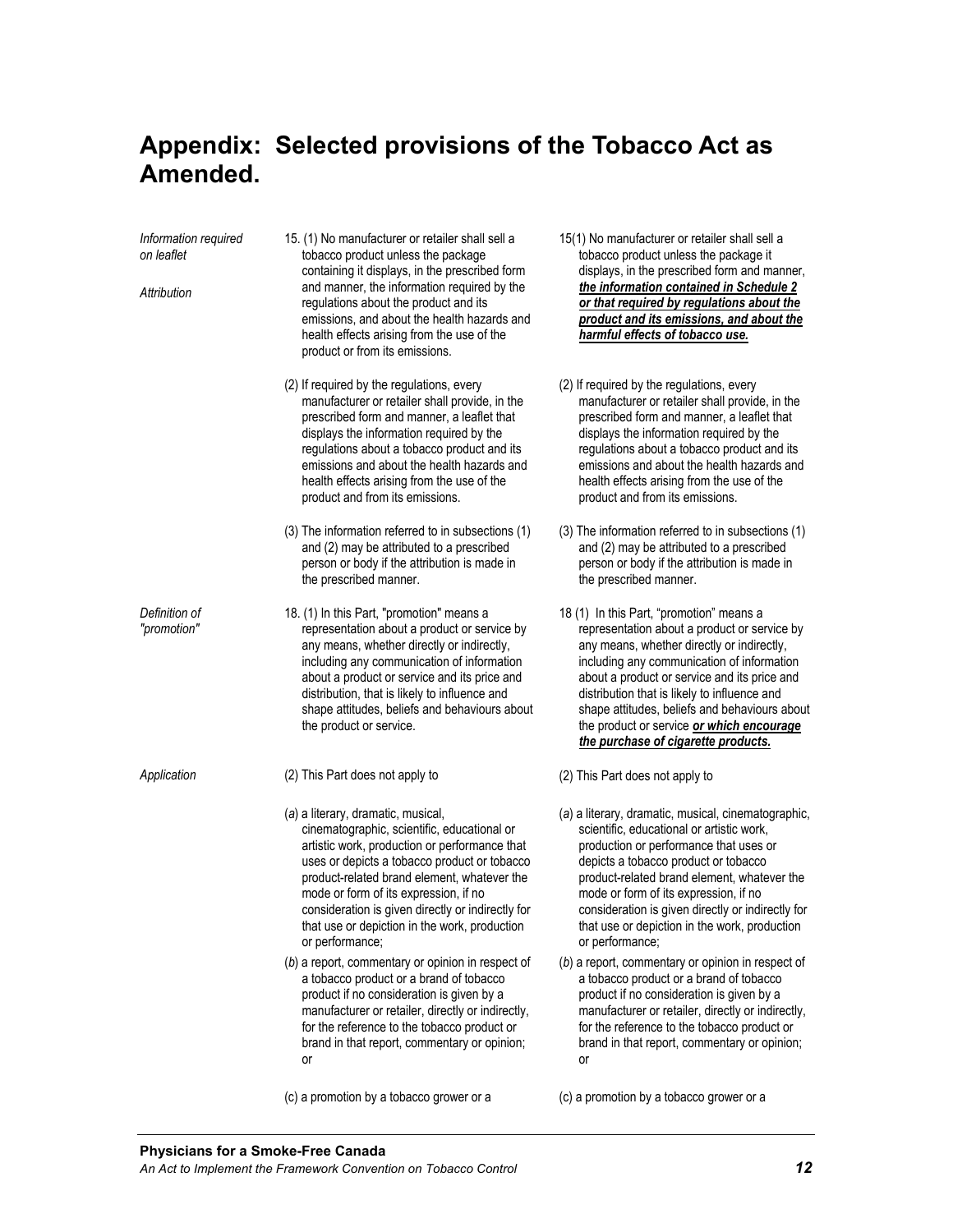|                                 | manufacturer that is directed at tobacco<br>growers, manufacturers, persons who<br>distribute tobacco products or retailers but<br>not, either directly or indirectly, at consumers.                                                                                                                                    | manufacturer that is directed at tobacco<br>growers, manufacturers, persons who<br>distribute tobacco products or retailers but<br>not, either directly or indirectly, at consumers.                                                                                                                                                                                                                                                                                                               |
|---------------------------------|-------------------------------------------------------------------------------------------------------------------------------------------------------------------------------------------------------------------------------------------------------------------------------------------------------------------------|----------------------------------------------------------------------------------------------------------------------------------------------------------------------------------------------------------------------------------------------------------------------------------------------------------------------------------------------------------------------------------------------------------------------------------------------------------------------------------------------------|
| Prohibition                     | 19. No person shall promote a tobacco product<br>or a tobacco product-related brand element<br>except as authorized by this Act or the<br>regulations.                                                                                                                                                                  | 19. No person shall promote a tobacco product<br>or a tobacco product-related brand element<br>except as authorized by this Act or the<br>regulations.                                                                                                                                                                                                                                                                                                                                             |
| False promotion                 | 20. No person shall promote a tobacco product<br>by any means, including by means of the<br>packaging, that are false, misleading or<br>deceptive or that are likely to create an<br>erroneous impression about the<br>characteristics, health effects or health<br>hazards of the tobacco product or its<br>emissions. | 20. (1) No person shall promote a tobacco<br>product by any means, including by means of<br>the packaging that are false, misleading,<br>deceptive or likely to create an erroneous<br>impression about its characteristics, health<br>effects, hazards or emissions, including<br>any term, descriptor, trademark, figurative<br>or any other sign that directly or indirectly<br>creates the false impression that<br>particular tobacco product is less harmful<br>than other tobacco products. |
|                                 |                                                                                                                                                                                                                                                                                                                         | (2) The Minister may, at any time, direct<br>manufacturers to cease using any term<br>specified on the list of banned descriptors<br>in Schedule 1.                                                                                                                                                                                                                                                                                                                                                |
| Testimonials or<br>endorsements | 21. (1) No person shall promote a tobacco<br>product by means of a testimonial or an<br>endorsement, however displayed or<br>communicated.                                                                                                                                                                              | 21. (1) No person shall promote a tobacco<br>product by means of a testimonial or an<br>endorsement, however displayed or<br>communicated                                                                                                                                                                                                                                                                                                                                                          |
| Depiction of person             | (2) For the purposes of subsection (1), the<br>depiction of a person, character or animal,<br>whether real or fictional, is considered to be a<br>testimonial for, or an endorsement of, the<br>product.                                                                                                                | (2) For the purposes of subsection (1), the<br>depiction of a person, character or animal,<br>whether real or fictional, is considered to be a<br>testimonial for, or an endorsement of, the<br>product.                                                                                                                                                                                                                                                                                           |
| Exception                       | (3) This section does not apply to a trade-mark<br>that appeared on a tobacco product for sale<br>in Canada on December 2, 1996.                                                                                                                                                                                        | <u>an a tabacco product</u>                                                                                                                                                                                                                                                                                                                                                                                                                                                                        |
| Advertising                     | 22. (1) Subject to this section, no person shall<br>promote a tobacco product by means of an<br>advertisement that depicts, in whole or in<br>part, a tobacco product, its package or a<br>brand element of one or that evokes a<br>tobacco product or a brand element.                                                 | promote a tobacco product by means<br>edverticement that depicts, in whole or in<br>part, a tobacco product, its package or a<br>brand element of one or that evokes a<br>tebacco product or a brand element.                                                                                                                                                                                                                                                                                      |
| Exception                       | (2) Subject to the regulations, a person may<br>advertise a tobacco product by means of<br>information advertising or brand-preference<br>advertising that is in                                                                                                                                                        | edvertice a tebacco product by means of<br>information advertising or brand preferer<br>advortising that is in                                                                                                                                                                                                                                                                                                                                                                                     |
|                                 | (a) a publication that is provided by mail and<br>addressed to an adult who is identified by<br>name;                                                                                                                                                                                                                   | (a) a publication that is provided by mai<br>addressed to an adult who is identified<br>namo;                                                                                                                                                                                                                                                                                                                                                                                                      |
|                                 | (b) a publication that has an adult readership of                                                                                                                                                                                                                                                                       | (b) a publication that has an adult readership of                                                                                                                                                                                                                                                                                                                                                                                                                                                  |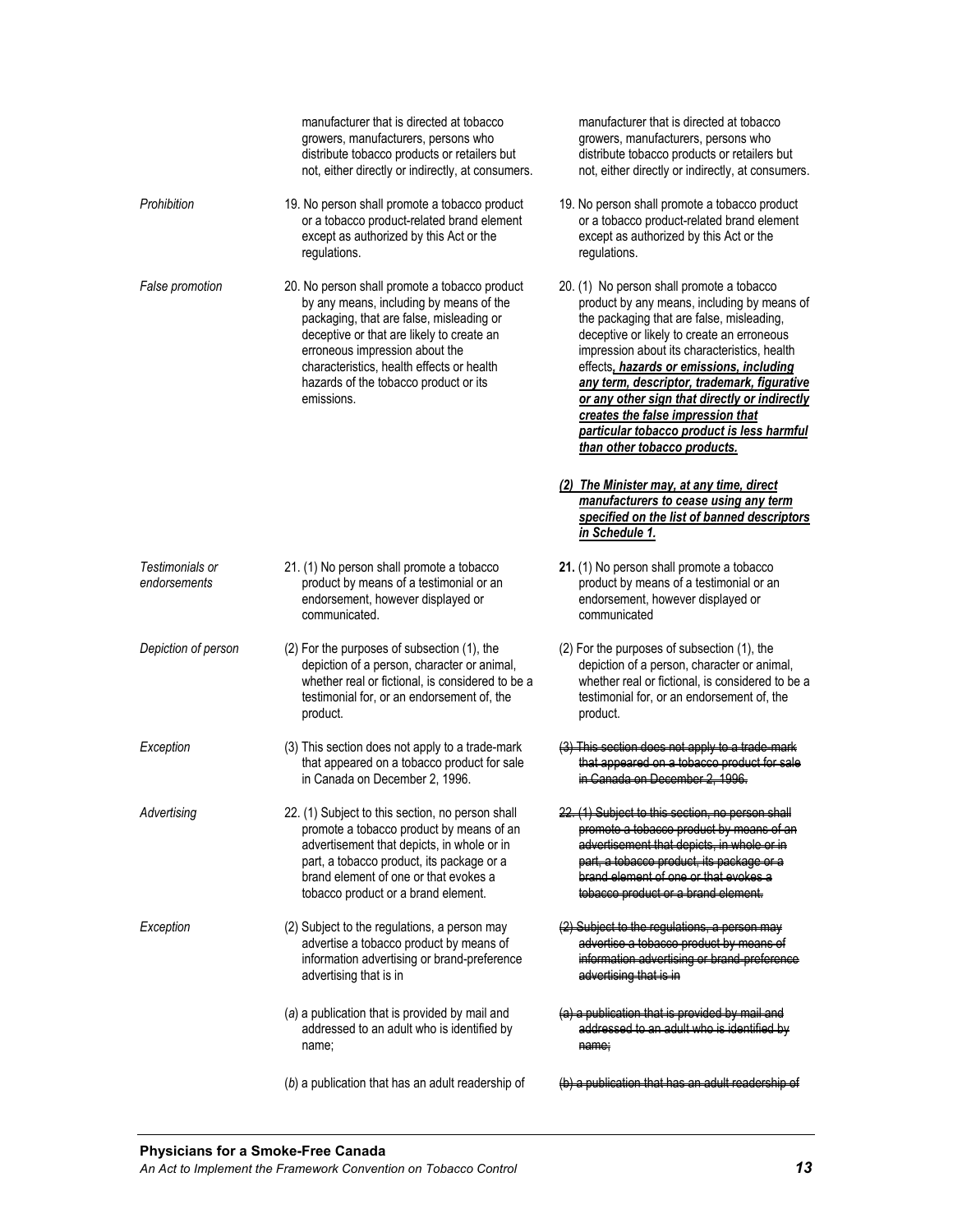|                                                                   | not less than eighty-five per cent; or                                                                                                                                                                                                                                                                      | <del>not less than eighty five</del>                                                                                                                                                                                                                                                                        |
|-------------------------------------------------------------------|-------------------------------------------------------------------------------------------------------------------------------------------------------------------------------------------------------------------------------------------------------------------------------------------------------------|-------------------------------------------------------------------------------------------------------------------------------------------------------------------------------------------------------------------------------------------------------------------------------------------------------------|
|                                                                   | (c) signs in a place where young persons are not<br>permitted by law.                                                                                                                                                                                                                                       | <del>cianc in a place where youn</del>                                                                                                                                                                                                                                                                      |
| Lifestyle advertising                                             | (3) Subsection (2) does not apply to lifestyle<br>advertising or advertising that could be<br>construed on reasonable grounds to be<br>appealing to young persons.                                                                                                                                          | (3) Subsection (2) does not apply<br>advorticing or advorticing that could be<br>construed on reasonable grounds to be<br>appoaling to young porcone.                                                                                                                                                       |
| <b>Definitions</b>                                                | (4) The definitions in this subsection apply in this<br>section.                                                                                                                                                                                                                                            | (4) The definitions in this subsection and<br><del>coction.</del>                                                                                                                                                                                                                                           |
| "brand-preference<br>advertising" « publicité<br>préférentielle » | "brand-preference advertising" means<br>advertising that promotes a tobacco product<br>by means of its brand characteristics.                                                                                                                                                                               | <del>"brand proforonco advorticino</del><br>advertising that promotes a tobacco product<br>by means of its brand charactoricties                                                                                                                                                                            |
| "information<br>advertising" « publicité<br>informative »         | "information advertising" means advertising that<br>provides factual information to the consumer<br>about                                                                                                                                                                                                   | <u>"information advortising"</u><br>provides factual information to<br>about                                                                                                                                                                                                                                |
|                                                                   | (a) a product and its characteristics; or                                                                                                                                                                                                                                                                   |                                                                                                                                                                                                                                                                                                             |
|                                                                   | (b) the availability or price of a product or brand<br>of product.                                                                                                                                                                                                                                          |                                                                                                                                                                                                                                                                                                             |
| "lifestyle advertising"<br>« publicité de style de<br>vie »       | "lifestyle advertising" means advertising that<br>associates a product with, or evokes a<br>positive or negative emotion about or image<br>of, a way of life such as one that includes<br>glamour, recreation, excitement, vitality, risk<br>or daring.                                                     | "lifectyle advorticing" means advorticing that<br>associates a product with, or evokes a<br>positive or negative emetion about or image<br>of, a way of life such as one that includes<br>clamour, recreation, excitement.<br><del>or daring.</del>                                                         |
|                                                                   |                                                                                                                                                                                                                                                                                                             | 22. No person shall promote, manufacture or<br>distribute candy that depicts or resembles a<br>tobacco product or its package or brand<br>elements of one.                                                                                                                                                  |
| Packaging                                                         | 23. No person shall package a tobacco product<br>in a manner that is contrary to this Act or the<br>regulations.                                                                                                                                                                                            | 23. No person shall package a tobacco product<br>in a manner that is contrary to this Act or the<br>regulations.                                                                                                                                                                                            |
| Sponsorship<br>promotion                                          | 24. (1) Subject to the regulations and<br>subsections (2) and (3), a person may<br>display a tobacco product-related brand<br>element in a promotion that is used in the<br>sponsorship of a person, entity, event,<br>activity or permanent facility if the person,<br>entity, event, activity or facility | 24. (1) Subject to the regulations and<br>subsections (2) and (3), a person may<br>display a tobacco product-related brand<br>element in a promotion that is used in the<br>sponsorship of a person, entity, event,<br>activity or permanent facility if the person,<br>entity, event, activity or facility |
|                                                                   | (a) is associated with young persons or could be<br>construed on reasonable grounds to be<br>appealing to young persons or if young<br>persons are its primary beneficiaries; or                                                                                                                            | (a) is associated with young persons or could be<br>construed on reasonable grounds to be<br>appoaling to young persons or if young<br>persons are its primary beneficiaries; or                                                                                                                            |
|                                                                   | (b) is associated with a way of life such as one<br>that includes glamour, recreation, excitement,<br>vitality, risk or daring.                                                                                                                                                                             | (b) is associated with a way of life such as one<br>that includes glamour, recreation,<br>excitement, vitality, risk or daring.                                                                                                                                                                             |
| Display of brand<br>element                                       | (2) A person may display a tobacco product-<br>related brand element only within the bottom                                                                                                                                                                                                                 | (2) A person may display a tobacco product-<br>related brand element only within the bottom                                                                                                                                                                                                                 |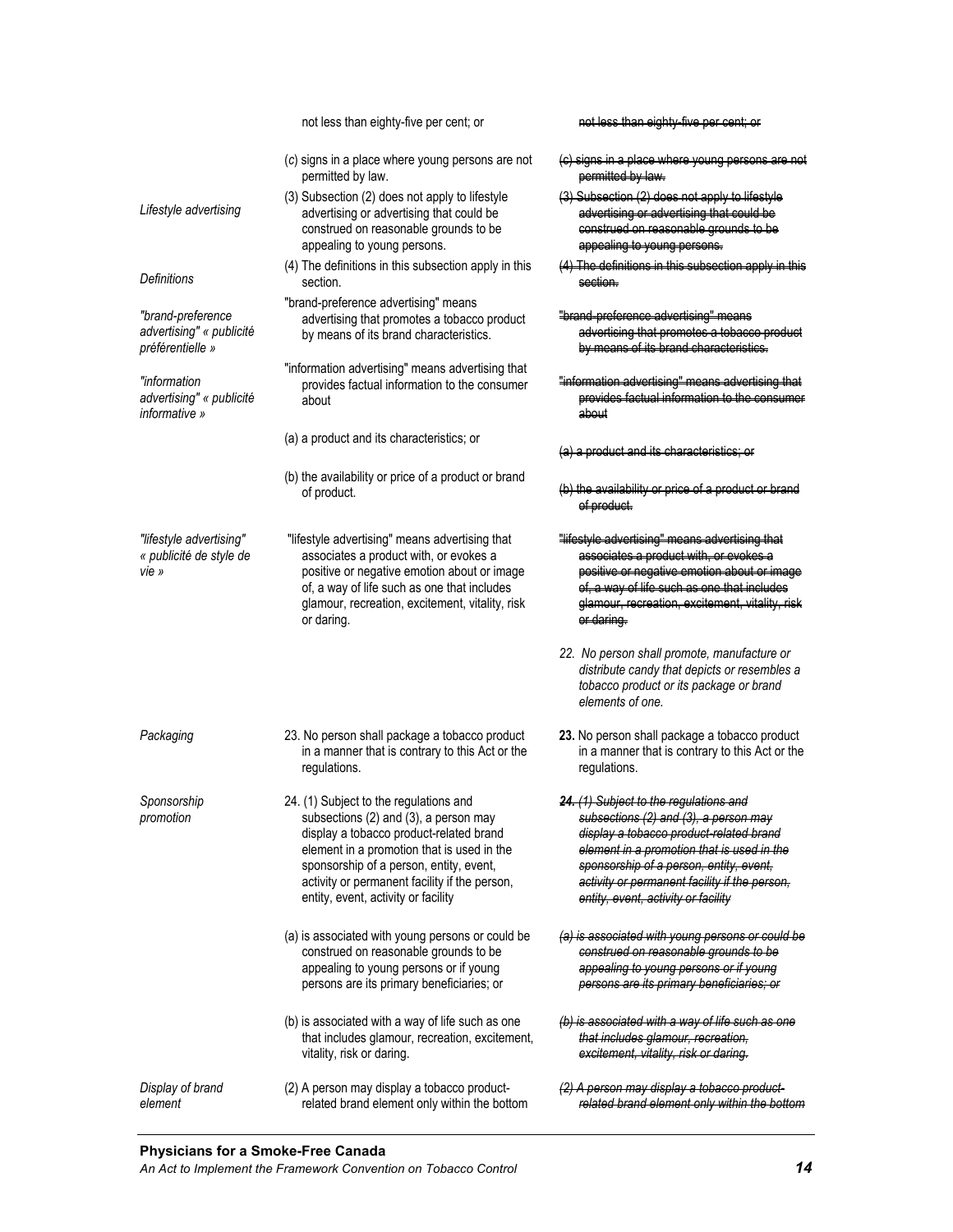|                                                            | ten per cent of the display surface of any<br>promotional material.                                                                                                                                                                                                                                                           | ten per cent of the display surface of any<br>promotional material.                                                                                                                                                                                                                                                           |
|------------------------------------------------------------|-------------------------------------------------------------------------------------------------------------------------------------------------------------------------------------------------------------------------------------------------------------------------------------------------------------------------------|-------------------------------------------------------------------------------------------------------------------------------------------------------------------------------------------------------------------------------------------------------------------------------------------------------------------------------|
| <b>Promotional materials</b>                               | (3) A person may use promotional material that<br>conforms with subsection (2) and that<br>displays tobacco product-related brand<br>elements                                                                                                                                                                                 | (3) A person may use promotional material that<br>conforms with subsection (2) and that<br>displays tobacco product rolated brand<br>elements                                                                                                                                                                                 |
|                                                            | (a) in a publication that is provided by mail and<br>addressed to an adult who is identified by<br>name;                                                                                                                                                                                                                      | (a) in a publication that is provided by mail and<br>addressed to an adult who is identified by<br>name;                                                                                                                                                                                                                      |
|                                                            | (b) in a publication that has an adult readership<br>of not less than eighty-five per cent;                                                                                                                                                                                                                                   | (b) in a publication that has an adult readership<br>of not less than eighty five per cent;                                                                                                                                                                                                                                   |
|                                                            | (c) in signs or programs available on the site of<br>the event, activity or permanent facility; or                                                                                                                                                                                                                            | (c) in signs or programs available on the site of<br>the event, activity or permanent facility; or                                                                                                                                                                                                                            |
|                                                            | $(d)$ in signs in a place where young persons are<br>not permitted by law.                                                                                                                                                                                                                                                    | (d) in signs in a place where young persons are<br>not permitted by law.                                                                                                                                                                                                                                                      |
| Other sponsorship                                          | (4) Where the criteria described in paragraphs<br>(1)(a) and (b) do not apply to a sponsorship,<br>a person may, subject to the regulations, use<br>a tobacco product-related brand element in<br>the promotion of the sponsorship.                                                                                           | (4) Where the criteria described in paragraphs<br>(1)(a) and (b) do not apply to a sponsorship,<br>a person may, subject to the regulations, use<br>a tobacco product rolated brand element in<br>the promotion of the sponsorship.                                                                                           |
|                                                            |                                                                                                                                                                                                                                                                                                                               | 24. No person shall promote a tobacco product<br>or a tobacco product-related brand element<br>unless the promotion displays, in the<br>prescribed form and manner, only the<br>information contained in Schedule 3.                                                                                                          |
| Prohibition -- name of<br>facility                         | 25. No person may display a tobacco product-<br>related brand element or the name of a<br>tobacco manufacturer on a permanent<br>facility, as part of the name of the facility or<br>otherwise, if the tobacco product-related<br>brand element or name is thereby associated<br>with a sports or cultural event or activity. | 25. No person may display a tobacco product-<br>related brand element or the name of a<br>tobacco manufacturor on a pormanent<br>facility, as part of the name of the facility or<br>otherwise, if the tobacco product related<br>brand element or name is thereby associated<br>with a sports or cultural event or activity. |
|                                                            | 1997, c. 13, s. 25; 1998, c. 38, s. 2.                                                                                                                                                                                                                                                                                        | no longer in force                                                                                                                                                                                                                                                                                                            |
| Accessories                                                | 26. (1) Subject to the regulations, a<br>manufacturer or retailer may sell an<br>accessory that displays a tobacco product-<br>related brand element.                                                                                                                                                                         | <u>ar ratailer mav</u><br>coll an accossory that<br><del>dicolave a tobacco product</del><br>element.                                                                                                                                                                                                                         |
| Promotion                                                  | (2) No person shall promote an accessory that<br>displays a tobacco product-related brand<br>element except in the prescribed manner and<br>form and in a publication or place described<br>in paragraphs $22(2)(a)$ to $(c)$ .                                                                                               | <del>dicplave a tobacco product</del><br><del>form and in a publication or place deceribed</del><br>in paragraphs 22(2)/                                                                                                                                                                                                      |
| Non-tobacco product<br>displaying tobacco<br>brand element | 27. No person shall furnish or promote a tobacco<br>product if any of its brand elements is<br>displayed on a non-tobacco product, other<br>than an accessory, or is used with a service,                                                                                                                                     | 25. No person shall furnish or promote a tobacco<br>product if any of its brand elements is<br>displayed on a non-tobacco product, other<br>than an accossory, or is used with a service,                                                                                                                                     |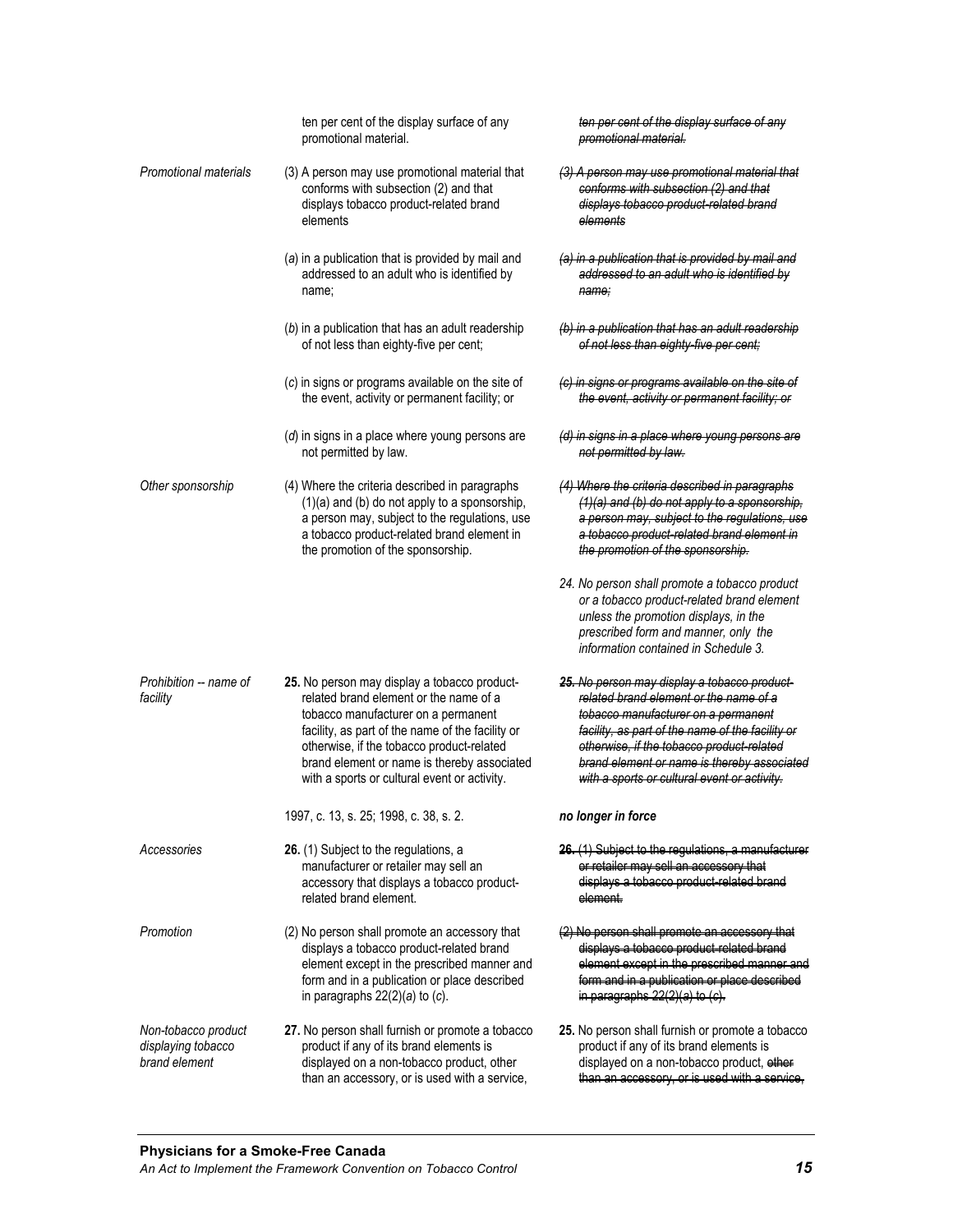|                                       | if the non-tobacco product or service                                                                                                                                                                                                                                                                                                                                                               |                                                                                                                                                                                                                                                                                                                |
|---------------------------------------|-----------------------------------------------------------------------------------------------------------------------------------------------------------------------------------------------------------------------------------------------------------------------------------------------------------------------------------------------------------------------------------------------------|----------------------------------------------------------------------------------------------------------------------------------------------------------------------------------------------------------------------------------------------------------------------------------------------------------------|
|                                       | (a) is associated with young persons or could be<br>construed on reasonable grounds to be<br>appealing to young persons; or                                                                                                                                                                                                                                                                         |                                                                                                                                                                                                                                                                                                                |
|                                       | (b) is associated with a way of life such as one<br>that includes glamour, recreation, excitement,<br>vitality, risk or daring.                                                                                                                                                                                                                                                                     | that includes alamour recre<br>excitement. vitality, rick er daring.                                                                                                                                                                                                                                           |
| Exception -- tobacco<br>product       | 28. (1) Subject to the regulations, a person may<br>sell a tobacco product, or advertise a tobacco<br>product in accordance with section 22, if any<br>of its brand elements is displayed on a non-<br>tobacco product, other than an accessory, or<br>used with a service, if the non-tobacco<br>product or service does not fall within the<br>criteria described in paragraphs 27(a) and<br>(b). | (1) Subject to the requlations, a perc<br><del>coll a tobacco product. or advorti</del> c<br><del>product in accordance with coctio</del><br>of its brand olomonts is displa<br>tobacco product, other than an ac<br><u>HGOd with a GODJIG</u><br><del>product or service</del><br>$\left(\mathbf{b}\right)$ . |
| Exception -- non-<br>tobacco product  | (2) Subject to the regulations, a person may<br>promote a non-tobacco product, other than<br>an accessory, that displays a tobacco<br>product-related brand element, or a service<br>that uses a tobacco product-related brand<br>element, to which section 27 does not apply.                                                                                                                      |                                                                                                                                                                                                                                                                                                                |
| Sales promotions                      | 29. No manufacturer or retailer shall                                                                                                                                                                                                                                                                                                                                                               | 29. No manufacturer or retailer shall                                                                                                                                                                                                                                                                          |
|                                       | (a) offer or provide any consideration, direct or<br>indirect, for the purchase of a tobacco<br>product, including a gift to a purchaser or a<br>third party, bonus, premium, cash rebate or<br>right to participate in a game, lottery or<br>contest:                                                                                                                                              | (a) offer or provide any consideration, direct or<br>indirect, for the purchase of a tobacco<br>product, including a gift to a purchaser or a<br>third party, bonus, premium, cash rebate or<br>right to participate in a game, lottery or<br>contest:                                                         |
|                                       | (b) furnish a tobacco product without monetary<br>consideration or in consideration of the<br>purchase of a product or service or the<br>performance of a service; or                                                                                                                                                                                                                               | (b) furnish a tobacco product without monetary<br>consideration or in consideration of the<br>purchase of a product or service or the<br>performance of a service; or                                                                                                                                          |
|                                       | (c) furnish an accessory that bears a tobacco<br>product-related brand element without<br>monetary consideration or in consideration of<br>the purchase of a product or service or the<br>performance of a service.                                                                                                                                                                                 | <del>product rolatod brand-</del><br>monetary consideration or in consideration of<br><u>the nurebase of a product or service or the </u><br>porformance of a corvice.                                                                                                                                         |
| Retail display of<br>tobacco products | <b>30.</b> (1) Subject to the regulations, any person<br>may display, at retail, a tobacco product or an<br>accessory that displays a tobacco product-<br>related brand element.                                                                                                                                                                                                                    | at ratail.<br><del>mav displav</del><br>an accorsory that displays a tebecco<br>product-related brand element                                                                                                                                                                                                  |
| Signs                                 | (2) A retailer of tobacco products may post, in<br>accordance with the regulations, signs at<br>retail that indicate the availability of tobacco<br>products and their price.                                                                                                                                                                                                                       | 27 A retailer of tobacco products may post, in<br>accordance with the regulations and<br>Schedule 3, signs at retail that indicate the<br>availability of tobacco products and their<br>price.                                                                                                                 |
| Communication media                   | 31. (1) No person shall, on behalf of another<br>person, with or without consideration,<br>publish, broadcast or otherwise disseminate                                                                                                                                                                                                                                                              | 28. No person shall, on behalf of another<br>person, with or without consideration,<br>publish, broadcast or otherwise disseminate                                                                                                                                                                             |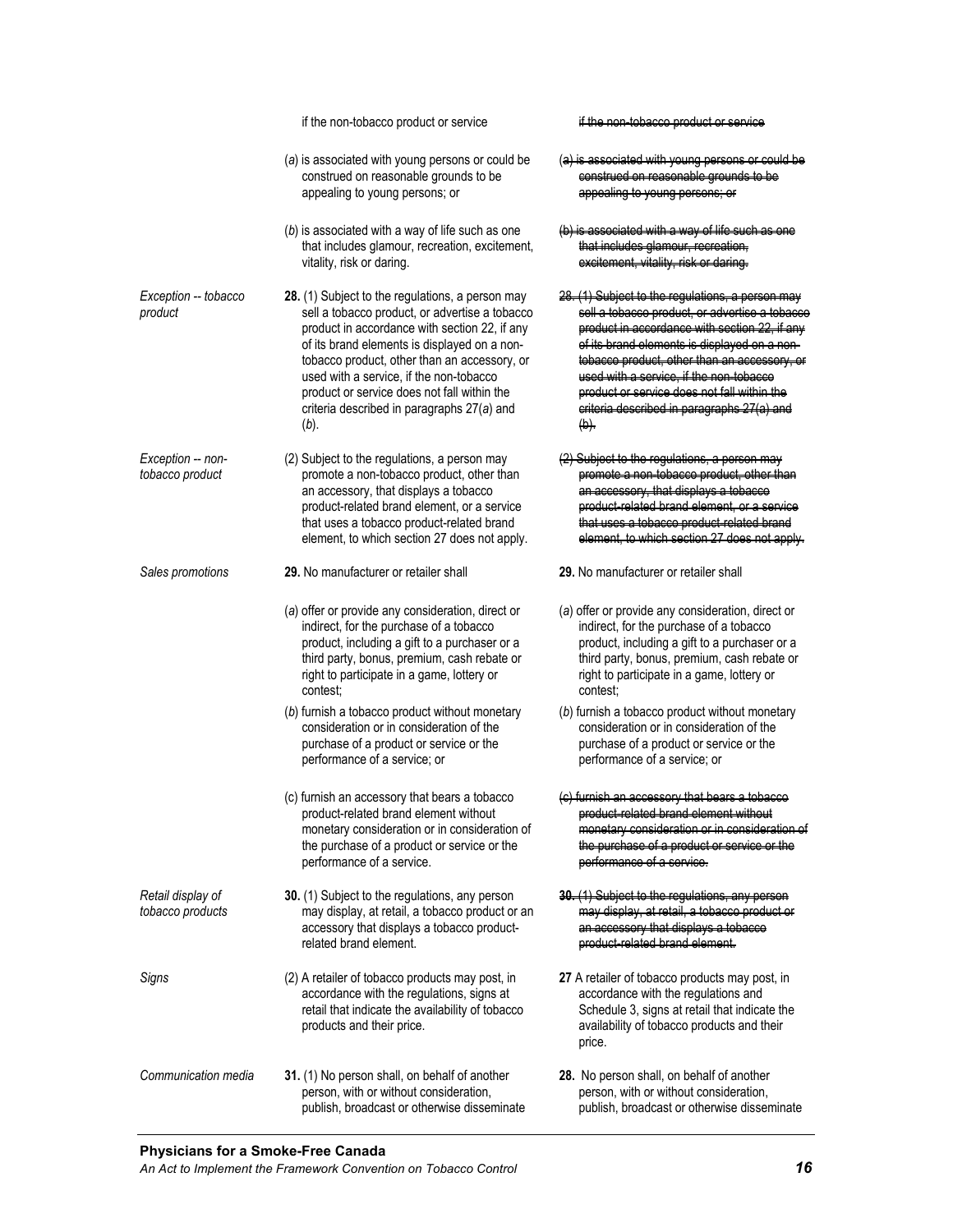|                             | any promotion that is prohibited by this Part.                                                                                                                                                                                                                                                                                                                                                                                                                         | any promotion that is prohibited by this Part.                                                                                                                                                                                                                                                                                                                                                                                                                    |
|-----------------------------|------------------------------------------------------------------------------------------------------------------------------------------------------------------------------------------------------------------------------------------------------------------------------------------------------------------------------------------------------------------------------------------------------------------------------------------------------------------------|-------------------------------------------------------------------------------------------------------------------------------------------------------------------------------------------------------------------------------------------------------------------------------------------------------------------------------------------------------------------------------------------------------------------------------------------------------------------|
| Exception                   | (2) Subsection (1) does not apply to the<br>distribution for sale of an imported publication<br>or the retransmission of radio or television<br>broadcasts that originate outside Canada.                                                                                                                                                                                                                                                                              | Subsection (1) does not app<br>distribution for sale of an imported publication<br>or the retransmission of radio or tolevision<br>broadcasts that originate outside C                                                                                                                                                                                                                                                                                            |
| Cross border<br>advertising |                                                                                                                                                                                                                                                                                                                                                                                                                                                                        | 29. No person shall import or export a tobacco<br>promotion.                                                                                                                                                                                                                                                                                                                                                                                                      |
| Foreign media               | (3) No person in Canada shall, by means of a<br>publication that is published outside Canada,<br>a broadcast that originates outside Canada<br>or any communication other than a<br>publication or broadcast that originates<br>outside Canada, promote any product the<br>promotion of which is regulated under this<br>Part, or disseminate promotional material that<br>contains a tobacco product-related brand<br>element in a way that is contrary to this Part. | ( <del>3) No person in Canada shall, by means of a</del><br>publication that is publiched outside C<br>a broadcast that originates outside Canada<br>or any communication other than a<br>publication or broadcast that originates<br>eutside Canada, premote any product the<br>promotion of which is regulated under this<br>Part, or discominate promotional material<br>that contains a tobacco product related brand<br>element in a way that is contrary to |
| <b>Report to Minister</b>   | 32. Every manufacturer shall provide the<br>Minister, in the prescribed manner and within<br>the prescribed time, with the prescribed<br>information about any promotion under this<br>Part.                                                                                                                                                                                                                                                                           | 30. Every manufacturer shall provide the<br>Minister, in the prescribed manner and within<br>the prescribed time, with the prescribed<br>information about any promotion under this<br>Part.                                                                                                                                                                                                                                                                      |
|                             |                                                                                                                                                                                                                                                                                                                                                                                                                                                                        | 31. The Governor in Council may, by order,<br>amend any of Schedules 1 to 3 by adding to<br>them or deleting from them any item or<br>portion of an item, where the Governor in<br>Council deems the amendment to be<br>necessary in the public interest.                                                                                                                                                                                                         |
| Regulations                 | 33. The Governor in Council may make<br>regulations                                                                                                                                                                                                                                                                                                                                                                                                                    | 32. The Governor in Council may make<br>regulations                                                                                                                                                                                                                                                                                                                                                                                                               |
|                             | (a) respecting the promotion of tobacco products<br>and tobacco product-related brand elements<br>and the packaging of tobacco products,<br>including the form, manner and conditions of<br>the promotion and packaging, and the<br>promotion of services and non-tobacco<br>products for the purposes of section 28;                                                                                                                                                  | (a) respecting the promotion of tobacco products<br>and tobacco product-related brand elements<br>and the packaging of tobacco products,<br>including the form, manner and conditions of<br>the promotion and packaging, and the<br>promotion of corvices and<br><del>products for the purpose</del>                                                                                                                                                              |
|                             | (b) respecting the advertisement of tobacco<br>products for the purposes of subsection<br>22(2);                                                                                                                                                                                                                                                                                                                                                                       | (b) respecting the advertisement of tobacco<br>products for the purposes of subsection<br>$22(2)$ ;                                                                                                                                                                                                                                                                                                                                                               |
|                             | (c) respecting the use of tobacco product-related<br>brand elements for the purposes of<br>subsection $24(4)$ ;                                                                                                                                                                                                                                                                                                                                                        | (b) respecting the use of tobacco product-related<br>brand elements for the purposes of<br>subsection 24(4);                                                                                                                                                                                                                                                                                                                                                      |
|                             | (d) prescribing the manner in which a tobacco<br>product-related brand element may appear<br>on a permanent facility;                                                                                                                                                                                                                                                                                                                                                  | (d) proceribing the manner in<br>product rolated brand olemont may appear<br>on a permanent facility:                                                                                                                                                                                                                                                                                                                                                             |
|                             | (e) respecting, for the purposes of subsection<br>26(1), the manner in which a tobacco                                                                                                                                                                                                                                                                                                                                                                                 | (e) respecting, for the purpeses a<br><u>26(1), the manner in which a</u>                                                                                                                                                                                                                                                                                                                                                                                         |